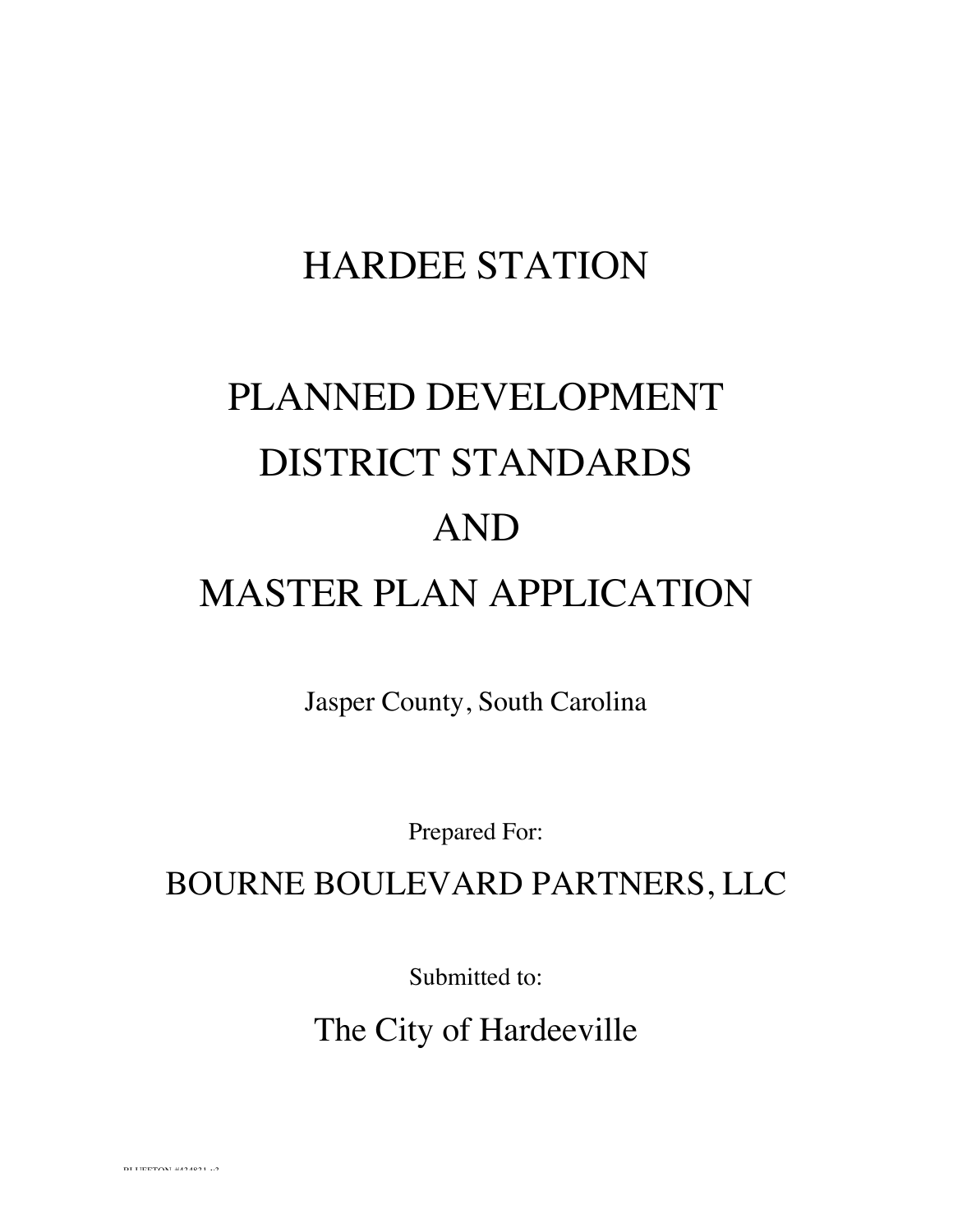#### **TABLE OF CONTENTS**

### **SECTION I – INTRODUCTION AND NARRATIVE**

- A. The Property
- B. Planned Development District and Development Agreement Process
- C. Conceptual Master Plan
- D. Environmental Protection
- E. Cultural and Historical Resources
- F. Water and Sewer Service
- G. Utility Service
- H. Roadways and Traffic
- I. Tree Preservation and Replacement
- J. Parking
- K. Stormwater Management

### **SECTION II - LAND USE DESIGNATION AND DEFINITIONS**

- A. Introduction and Narrative
- B. Allowed Land Uses
- C. Allowed Density and Transfer of Density between Planning Areas
- D. Definitions of Land Use Terms and Density Terms

### **SECTION III – MZDO CHANGES EXEMPTIONS**

### **SECTION IV - MASTER PLAN APPLICATION**

### **EXHIBITS**

- Exhibit A Legal Description
- Exhibit B Boundary Plat
- Exhibit C Freshwater Wetlands Delineation Survey & Verification Letter
- Exhibit D FEMA Flood Zones
- Exhibit E Conceptual Master Plan
- Exhibit F BJWSA Intent to Serve Letter
- Exhibit G SCE&G and Palmetto Electric Intent to Serve Letters
- Exhibit H Hargray Intent to Serve Letter
- Exhibit I City of Hardeeville Municipal Zoning and Development Standards Ordinance
- Exhibit J Topographic Survey
- Exhibit K Traffic Impact and Access Study
- Exhibit L Master Drainage Plan and Master Water and Sewer Plan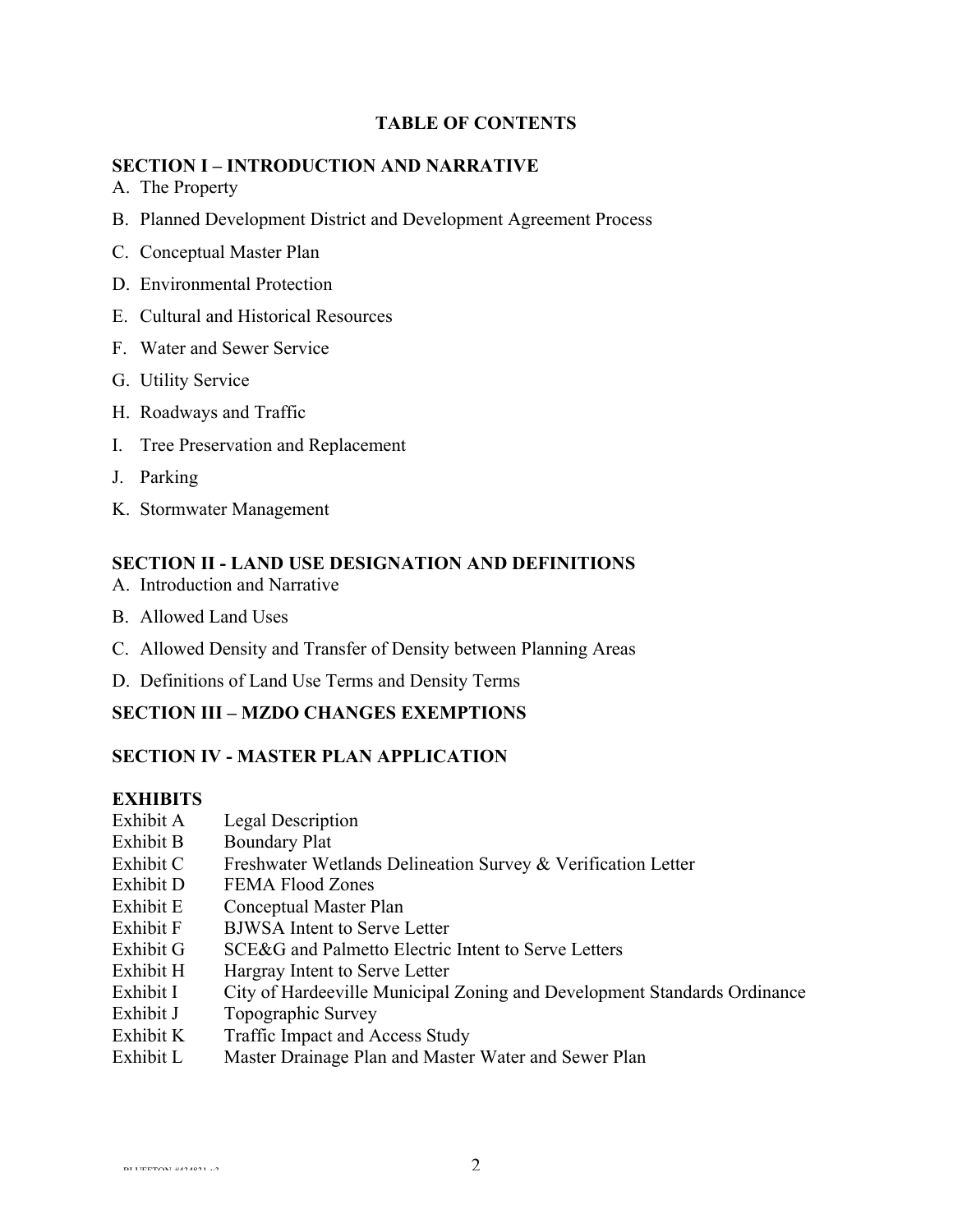### **HARDEE STATION**

# **PLANNED DEVELOPMENT DISTRICT STANDARDS AND MASTER PLAN APPLICATION**

#### **SECTION I: INTRODUCTION AND NARRATIVE**

The Hardee Station Planned Development District ("PDD") shall be comprised of that certain real property located in Jasper County, South Carolina (the "Property") as more particularly described in the attached **Exhibit A** and as depicted on the survey attached as **Exhibit B**.The Property is owned by Bourne Boulevard Partners, LLC ("Owner"). The benefits of these PDD Standards shall apply to Owner and its successors and assigns. The Owner is pursuing rezoning of the Property to a Planned Development District ("PDD") through the City of Hardeeville ("City").

#### **A. THE PROPERTY**

- 1. The Property is located in the City of Hardeeville in Jasper County and is bounded by U.S. Highway 17 to the west, U.S. Highway 278 to the south, Interstate 95 to the east, and a privately owned parcel to the north. The Property has approximately 2,670 feet of frontage along Interstate Highway 95, approximately 3,456 feet of frontage along U.S. Highway 17, and approximately 345 feet of frontage along U.S. Highway 278.
- 2. The Property consists of approximately 46.2 acres including approximately 33.9 of acres of uplands and approximately 12.3 acres of jurisdictional freshwater wetlands. The property does not have critical area or frontage on salt marsh or creeks. The wetlands delineation survey attached as **Exhibit C** shows the freshwater wetlands on the site. The wetland delineation was verified by the U.S. Army Corps of Engineers as evidenced by their letter included with Exhibit C. Flood zones for the property are indicated in the FEMA flood zone map attached as **Exhibit D**.
- 3. The survey attached as **Exhibit B** depicts the Property boundary. The land surrounding the Property is, as of this writing, predominantly commercial or undeveloped.

#### **B. PLANNED DEVELOPMENT DISTRICT PROCESS**

The Planned Development District (PDD) zoning category was adopted by the City of Hardeeville to permit and encourage the effective, efficient, and economical development of large tracts of land that are in the best interests of the long range development plans of the City. The PDD will provide reasonable certainty as to the lawful requirements that must be met in protecting vested property rights. The PDD is being made and entered between Owner and the City for the purpose of providing assurances to the Owner that Owner may proceed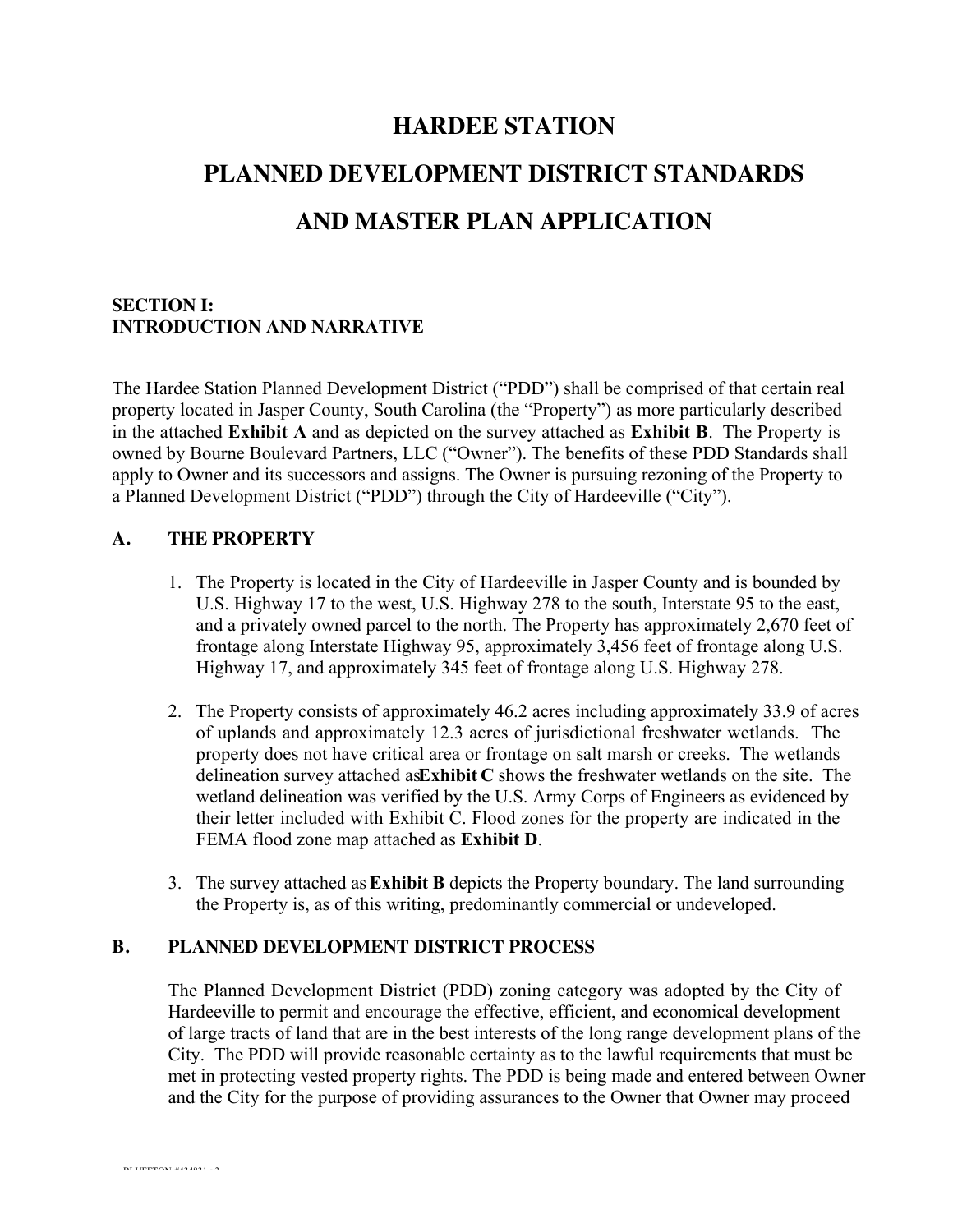without encountering future changes in law which would materially affect the ability to develop under the Conceptual Master Plan.

#### **C. CONCEPTUAL MASTER PLAN**

It is anticipated that the Property will be developed over a period of five to ten years or more, in accordance with the Conceptual Master Plan attached as **Exhibit E** and as the same may be supplemented by subsequent master and development plans submitted pursuant to the provisions of these PDD Standards. The Conceptual Master Plan sets forth the general scope of the development including number of units, phasing, development standards, open space and other issues. In addition to the Conceptual Master Plan, development of the Property is controlled by other provisions of the PDD.

The goal of the PDD is to produce a high quality, commercial development that raises the quality of life and development standards in the area while anticipating the future needs for commerce and services. The tract of land provides an opportunity for commercial land uses that will be developed over a period of time. The PDD designation is necessary to accommodate the commercial land uses and to provide for the responsible planning and development of the property over time.

The Conceptual Master Plan for the Property, prepared by Hussey, Gay, Bell & DeYoung, Inc. attached as **Exhibit E** shows a general roadway layout and shows areas designated for commercial use. Proposed land uses in the development are detailed under Section II-Land Use Designation and Definitions.

The Conceptual Master Plan seeks to maintain open space requirements set forth in the Hardeeville Municipal Zoning and Development Code (MZDO) dated March 20, 2003, as amended September 6, 2006, a copy of which is attached as **Exhibit I**. The open space and amenities will be owned and maintained by the Owner, property owners' association(s), or other legally designated entity. All property deeded to a governmental entity shall become the maintenance responsibility of that entity.

The Conceptual Master Plan and the provisions of these PDD Standards will constitute the zoning for the Property and a waiver from the current Hardeeville codes and regulations where differences occur. The Conceptual Master Plan may introduce land uses that presently do not exist in current zoning documents.

The provisions of the Conceptual Master Plan shall apply to development of the Property. In the event of a conflict, the hierarchy of documents is: the 1) the PDD and Conceptual Master Plan; 2) Architectural Review Guidelines for the Property, if any, adopted by Owner; and 3) the MZDO. In the event of an omission, the MZDO shall govern. To the extent of ambiguity, the parties shall attempt to review same consistent with the terms of this PDD Standards and the MZDO.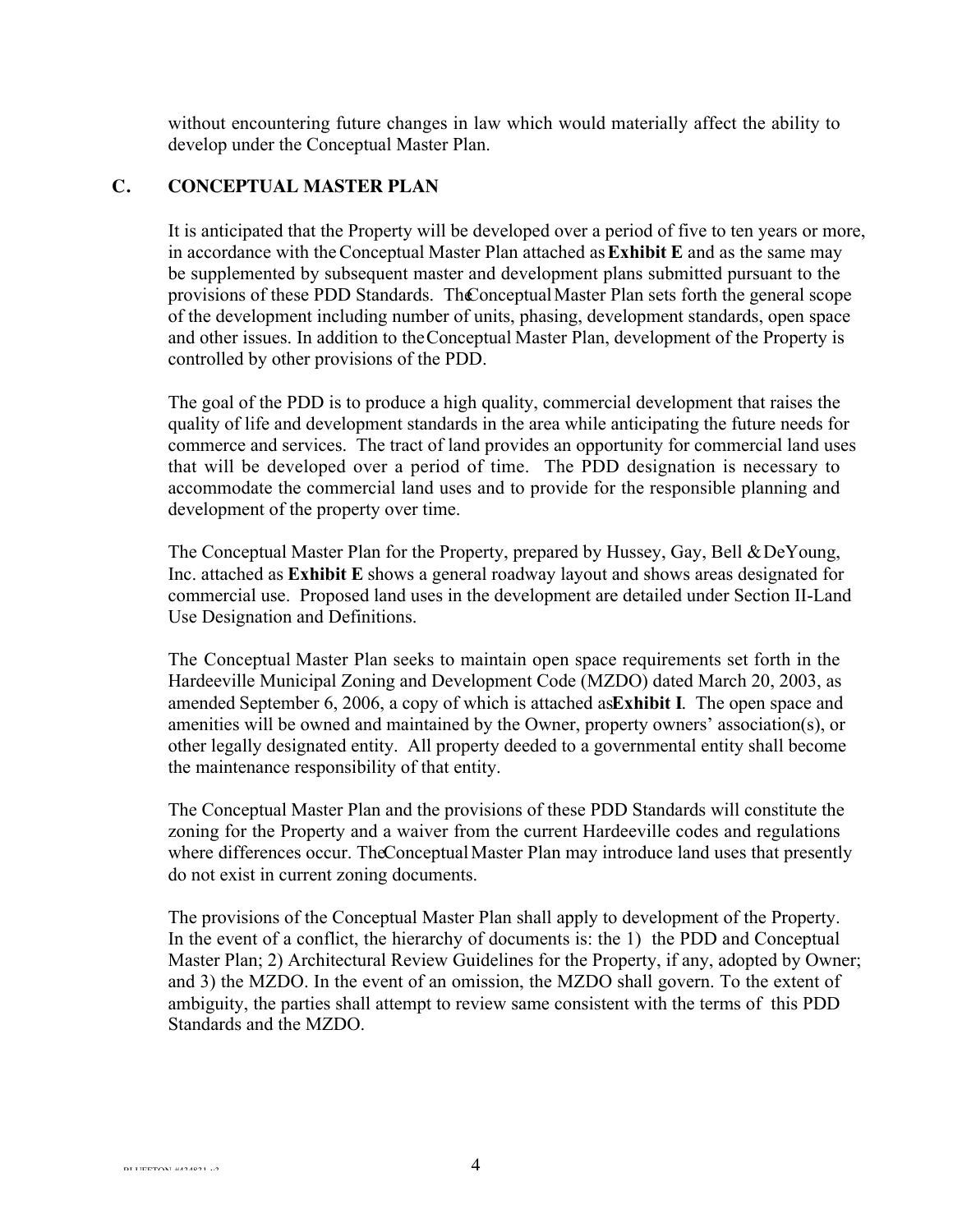#### **D. ENVIRONMENTAL PROTECTION**

- 1. Environmental protection is a priority for the applicant. As part of the development process, Property developers will meet or exceed the stormwater management requirements of Hardeeville, except as modified by the provisions of this PDD Standards, and the then existing requirements of South Carolina Department of Health and Environmental Control's Office of Ocean and Coastal Resource Management (OCRM).
- 2. The Owner will prepare stormwater management plans for each master planned parcel as it is developed in accordance with a stormwater drainage master plan to be prepared by a professional engineering firm licensed by the State of South Carolina prior to the development of any parcel. The stormwater drainage master plan will address the hydrological characteristics of the entire site, as well as adjacent drainage patterns of relative importance. The plan will address pre-development conditions and postdevelopment stormwater management for flood control and sediment reduction. This plan will also address storm water quality through the use of several types of Best Management Practices (BMP's) as established by the stormwater standards of the MZDO and then applicable state and federal governmental regulations to enhance water quality and protect the surrounding freshwater wetlands.
- 3. Freshwater wetlands on the property are typical of the South Carolina Lowcountry. Approximately eighteen (18) percent of the site has been determined to be jurisdictional freshwater wetlands. A copy of the wetlands delineation plan and verification letter from the US Army Corps of Engineers (USACOE) is included as **Exhibit C**. Verification/extension of the delineation is ongoing at this time.
- 4. On-site wetland impacts resulting from the development of the Property will be permitted jointly through the USACOE and the OCRM a division of the South Carolina Department of Health and Environmental Control (SCDHEC). All impact mitigation will meet or exceed state or federal standards then in effect.

#### **F. WATER AND SEWER SERVICE**

Water and sewer service will be provided to any development in the Property by Beaufort Jasper Water and Sewer Authority ("BJWSA") or other governmental utility provider in accordance with BJWSA's agreement of consolidation and transfer with the City of Hardeeville. Planning for the water and sewer systems will commence at the time of Development Agreement and Planned Development District Approval by the City. Preliminary discussions with BJWSA indicate a willingness to serve the property as evidenced by an Intent to Serve letter included as **Exhibit F**. BJWSA operates and maintains water and sewer systems within their service area upon completion by the developer and acceptance by the Authority.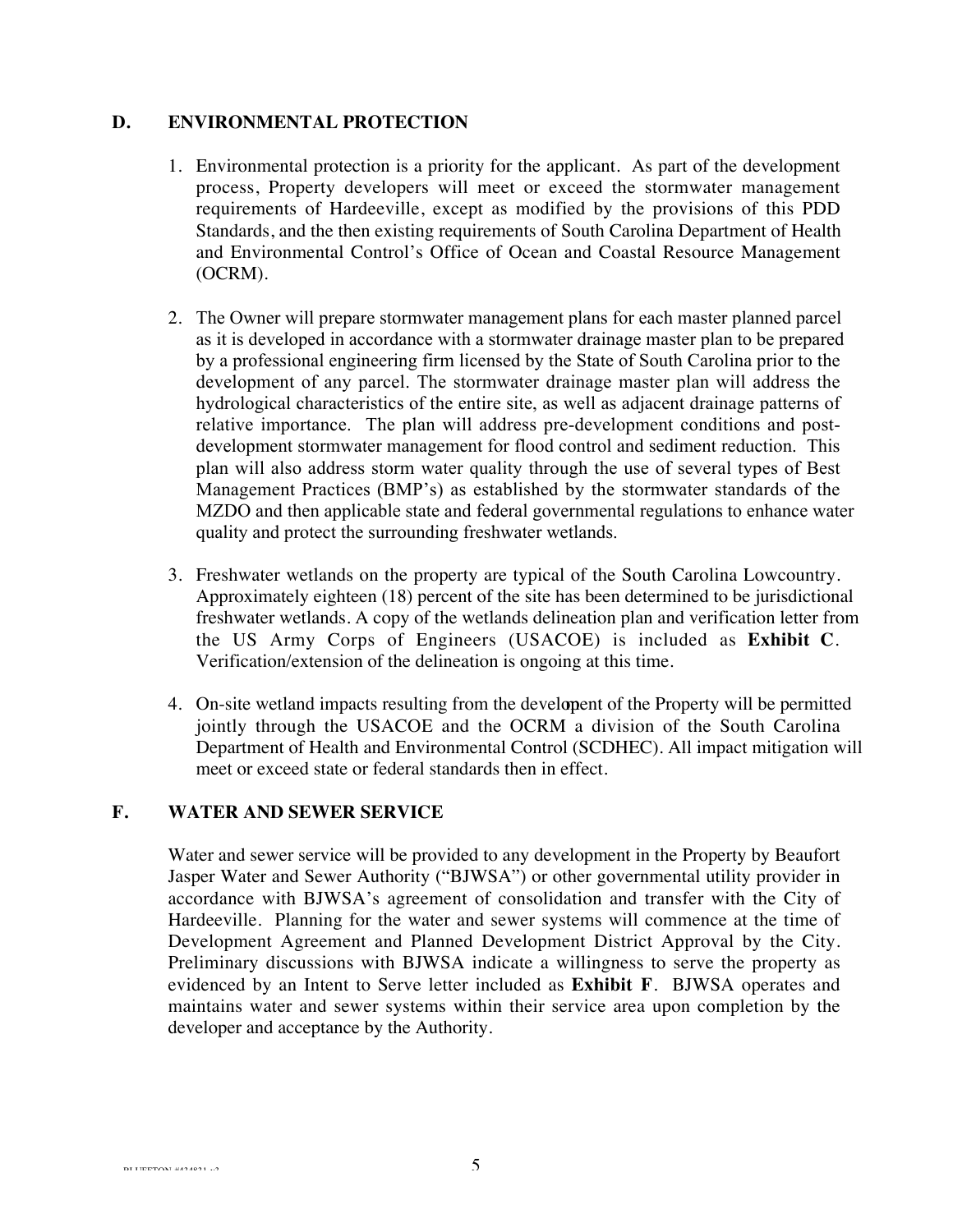#### **G. UTILITY SERVICE**

- 1. The Property is in the service territory of South Carolina Electric and Gas Company ("SCE&G") for electrical power. Preliminary discussions with SCE&G indicate a willingness to serve the property as evidenced by an Intent to Serve letter included as **Exhibit G**. The Owner will coordinate with SCE&G regarding planning for the Property.
- 2. Hargray or another licensed provider will provide telephone service to the Property. The Owner will coordinate with the provider regarding planning for the Property. All servicing will be via fiber optics cable to include broadband capability. Preliminary discussions with Hargray indicate a willingness to serve the property as evidenced by an Intent to Serve letter included as **Exhibit H**.
- 3. Other utility services shall be provided by legally established entities at the discretion of the Owner, provided such are in accordance with the franchising ordinances/licensing with the City.
- 4. Utilities must be underground, except as reasonably necessary for above ground support facilities.

#### **H. ROADWAYS AND TRAFFIC**

- 1. There are three (3) public roads which are contiguous to the Property: U.S. Highway 17, U.S. Highway 278, and Interstate Highway 95, all of which are under the jurisdiction of South Carolina Department of Transportation ("SCDOT") regarding access, construction, improvements and maintenance. Establishing safe and reasonable ingress and egress for the property is a priority for the Owner, SCDOT, and the City of Hardeeville. Full access shall be defined as access which allows any and all possible vehicular traffic movements into and out of the development. Limited access shall be defined as access which limits the movement of traffic into and out of a development (i.e. right-in, right-out only).
- 2. Primary ingress and egress for the property will be provided by U.S. Highway 17 and U.S. Highway 278. Access to and from U.S. Highway 17 for the Property shall be as indicated by the three (3) full access points indicated on the Conceptual Master Plan, unless modifications are required to meet SCDOT requirements. Access to and from U.S. Highway 278 for the Property shall be as indicated by the one (1) limited access point indicated on the Conceptual Master Plan. Full access shall be defined as access which allows any and all possible vehicular traffic movements into and out of the development. Limited access shall be defined as access which limits the movement of traffic in and out of a development (i.e. right-in-right-out only). Traffic signals shall be installed, if warranted and with approval of all necessary authorities, at the three (3) full access points.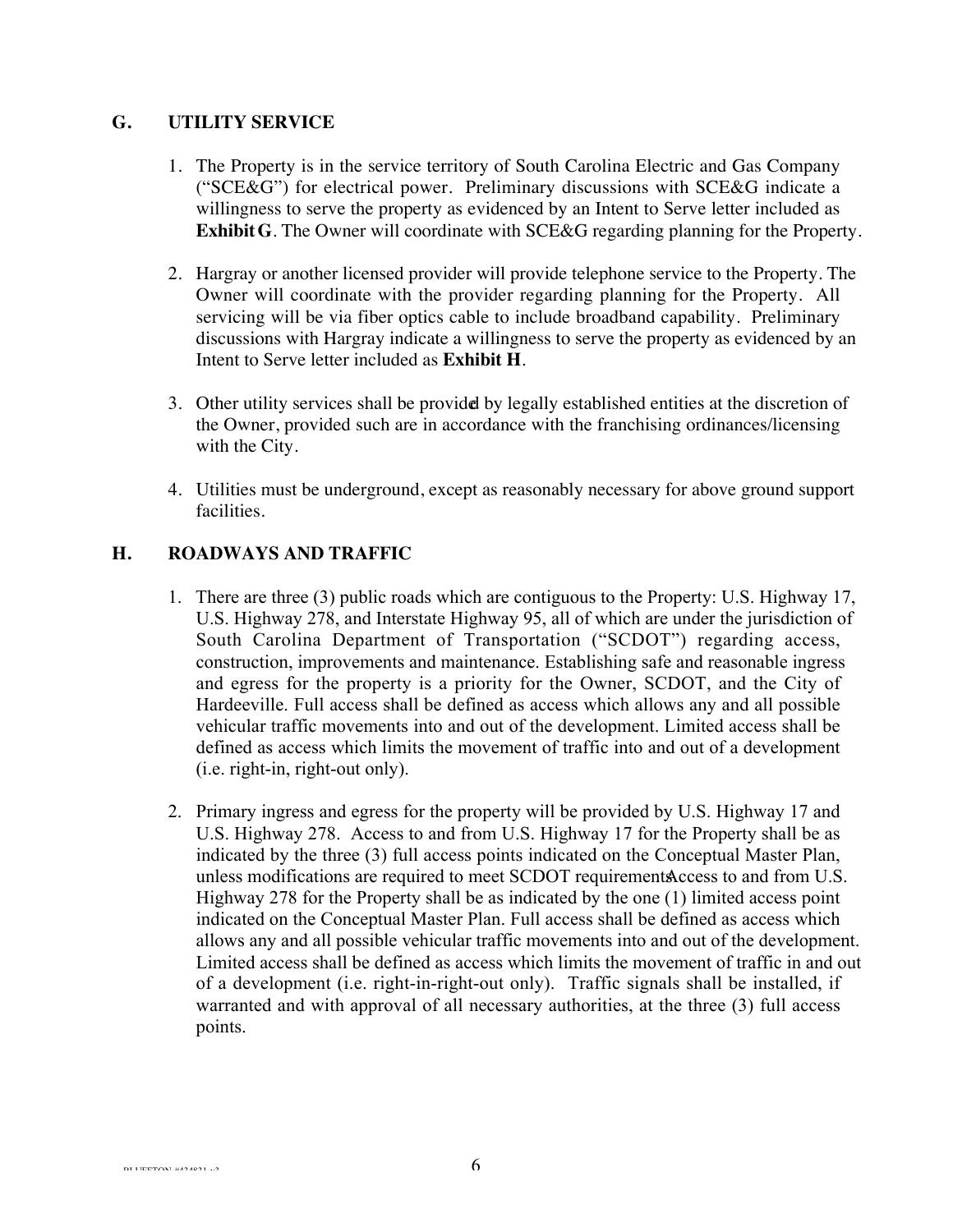- 3. These accesses described above are preliminary and may be relocated to accommodate traffic modeling information, site specific characteristics, and adjacent land uses as part of a traffic management plan. Typical roadway sections will be submitted for review at the Master Plan review and approval stage. Additional access may be provided by rightin/right-out accesses with no median breaks on U.S. Highway 17 and U.S. Highway 278 subject to the approval of the applicable State and Federal Agencies.
- 4. The Property shall have roads designed to the standards of SCDOT. Public roadway construction will be in accordance with SCDOT standards unless otherwise agreed at Master Plan Approval, and private roadways shall be in accordance with SCDOT standards (or other engineering standards reasonably acceptable to the City engineer). Roadway cross sections will be submitted for review at time of Master Plan approval.
- 5. Roads indicated on the Conceptual Master Plan are subject to modification at the time of each parcel's master plan approval based upon specific soil conditions, environmental concerns, physical constraints and design parameters.
- 6. Notwithstanding the provisions of subsection 3 above, roadway design standards may be modified to reduce environmental impacts and increase tree preservation provided safety concerns are not compromised. To protect and preserve significant trees, such design is hereby encouraged.

#### **I. TREE PRESERVATION AND REPLACEMENT**

1. Tree Coverage. The minimum allowable post development tree coverage for all development shall be 15 trees, two and one-half inches diameter breast height (DBH) or larger, per acre within the Property. Preserved wetlands and buffers can not be used to meet the requirement.

2. Replacement Trees. In those cases where the minimum allowable tree coverage cannot be met by preservation within the area of the Master Plan, replacement trees shall be planted to meet the 15 tree per acre requirement. Replacement trees must be planted within the boundaries of the area of the Master Plan. Replacement trees may also be provided by identifying existing hardwood trees between 2.5 inches and 7 inches in diameter of the same type being removed that will be preserved. These trees must be identified by a tree survey and may be located within the PDD.Notwithstanding anything to the contrary above, all development must comply at a minimum with the landscaping requirements of the MZDO.

3. Preservation of Existing Trees. The standards listed below will apply to specially designated areas of the PDD:

a. Preserved Wetlands – The Property contains freshwater wetlands, some of which will be designated for preservation as part of a wetland permitting and mitigation process. No clearing or tree cutting shall be allowed in these areas, other than minor and selective cutting or trimming for boardwalks or crossovers, and such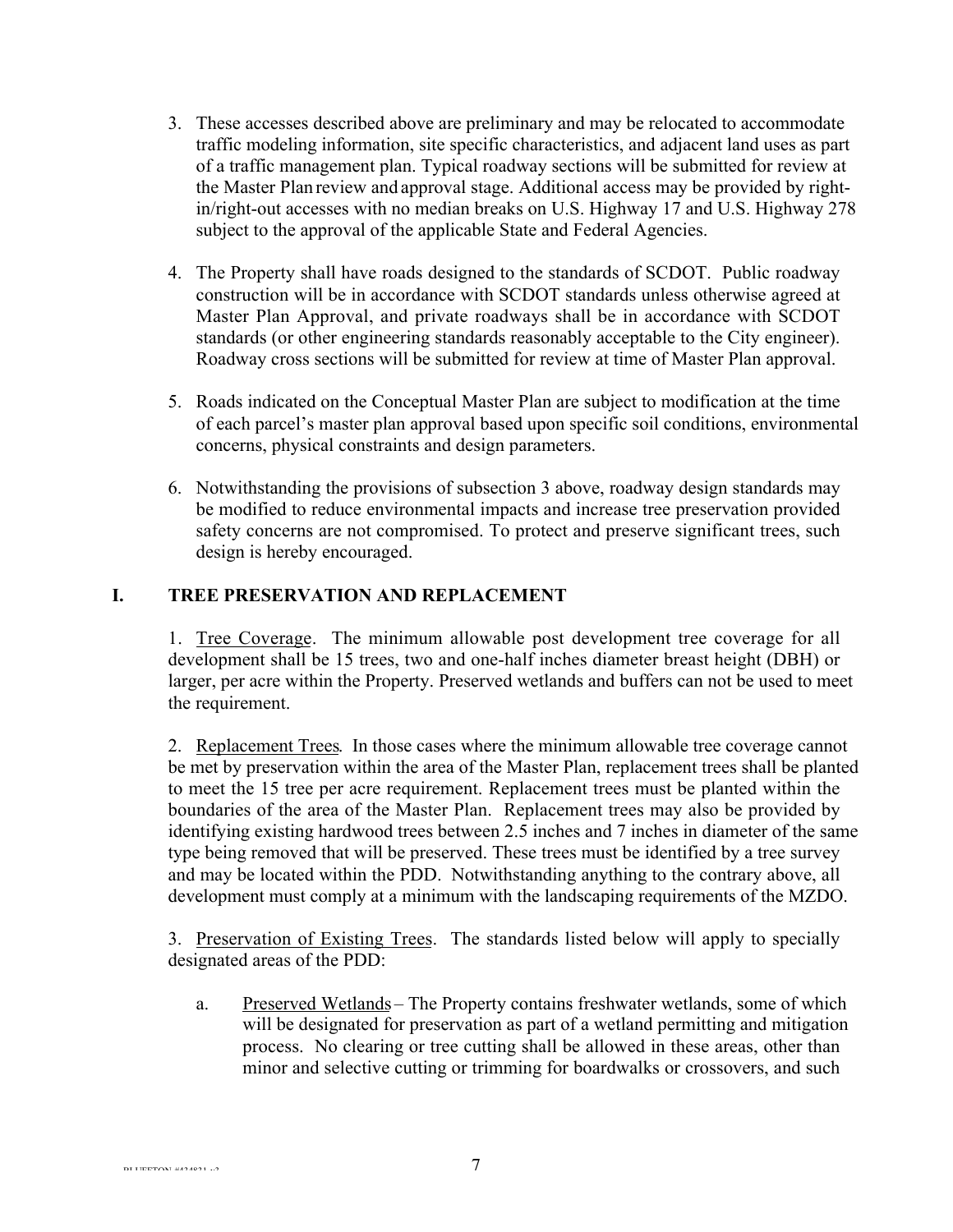other activities as may be permitted by the state and federal jurisdictional agencies including wetland restoration and enhancement projects.

b. PDD Boundary Buffers and Wetland Buffer – No trees exceeding six caliper inches (6" DBH) in diameter shall be cleared from these buffer areas, unless such cutting is necessitated by street and entrance way improvements or utility right-orways. Selective cutting of trees less than 6" DBH, under brushing dimbing shall be allowed. In areas where PDD boundary and wetland buffers are predominantly pine crop rows, selective thinning of pines over 6" DBH will be allowed where such thinning improves the long term health of the remaining trees. Hardwood planting in these areas will be allowed where it is needed to establish a more natural aesthetic.

4. Tree Surveying/Mapping After any harvesting or clearing of pine crop areas which may be allowed under silviculture the developer will submit a survey or exhibit depicting all trees eight (8) inches DBH or greater within proposed development phase areas being submitted for development approval, and twenty-five (25) feet beyond. For pine trees existing as part of the planted pine crop area of the PDD, an exhibit shall be a representation of the tree planting pattern. The exhibit will show trees according to row, tree spacing and typical size. The information will be field verified to ensure accuracy of these factors, but each tree in the remaining pine crop area need not be physically located by standard survey methods. Hardwood trees in excess of eight (8) inches DBH will be described by their actual location.

#### **J. PARKING**

The total number of required parking spaces for all land uses allowed herein shall conform to section 4.6 of the City of Hardeeville MZDO as amended September 6, 2006. Modulation of those standards may be allowed provided the applicant furnishes actual documentation that the new standard meets the parking needs of the proposed land use and the City agrees at Master Plan approval.

#### **K. STORMWATER MANAGEMENT**

The Property shall conform to all of the Stormwater Management Provisions of the Hardeeville MZDO, and applicable state and federal requirements. The design storm used for all stormwater design within the Property shall be a 25 year storm event. Sufficient stormwater BMPs shall be employed in the development of the Property to ensure runoff leaving the site does not degrade water quality.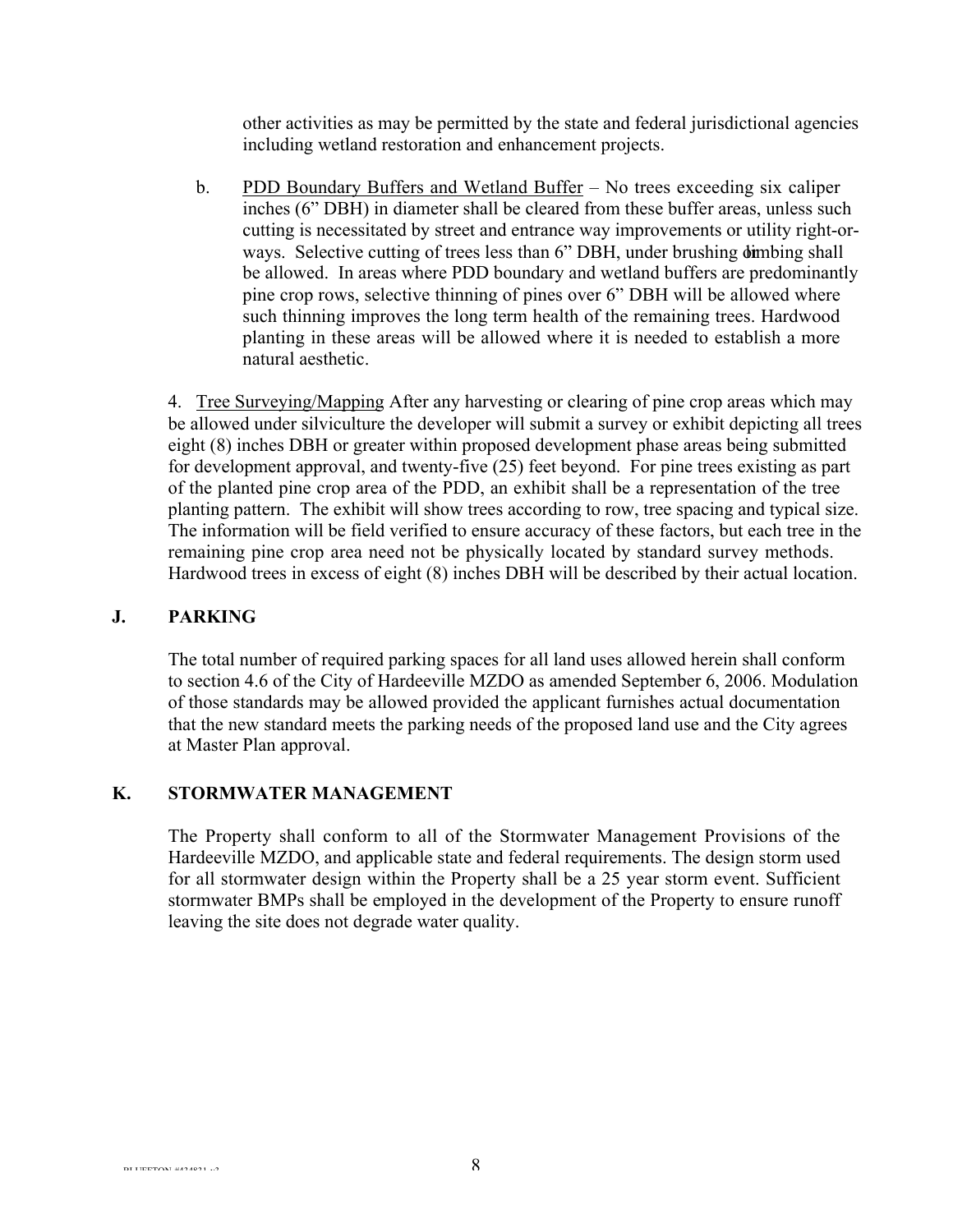#### **SECTION II: LAND USE DESIGNATION AND DEFINITIONS**

#### **A. INTRODUCTION AND NARRATIVE**

The Conceptual Master Plan consists of the following type of land use area:

-Commercial Tract

The land use areas indicated on the Conceptual Master Plan are not intended to be rigid exact boundary lines for future land use and improvements. The Onceptual Master Plan for the Property shall maintain flexibility as may be requested by the Owner to accommodate specific soil conditions, environmental concerns, physical constraints, pedestrian friendly requirements, market conditions and design parameters and as such, the exact location of boundary lines and buildings between land uses and their subsequent location and size indicated within the planning area shall be subject to change at the time of Master Planning of the specific tracts within the Property; provided, however, that maximum densities and other conditions of this PDD Standards and the Development Agreement between the Owner and the City for this Conceptual Master Plan will be strictly adhered to, unless adjustment is requested by the Owner and approved by the City. The boundaries of the Property may be modified to include adjacent acreage subject to the approval of the City of Hardeeville by appropriate petition/application to the City to amend the PDD.

#### **B. ALLOWED LAND USES**

The following land uses shall be permitted on the Property . The purpose of this portion of the PDD Standardsis to state which land uses shall be allowed within the Property , however by allowing these uses this does not obligate the developer to provide the uses or facilities stated herein.

The following land uses and definitions shall be permitted in each of the designated Land Use Tracts. Final allowable land uses shall be adopted at Master Plan approval:

Commercial Tract Big Box Retail Business Park/Light Industrial General Commercial Hotel/Inn/Resort Institutional/Civic Mall Open Space **Silviculture**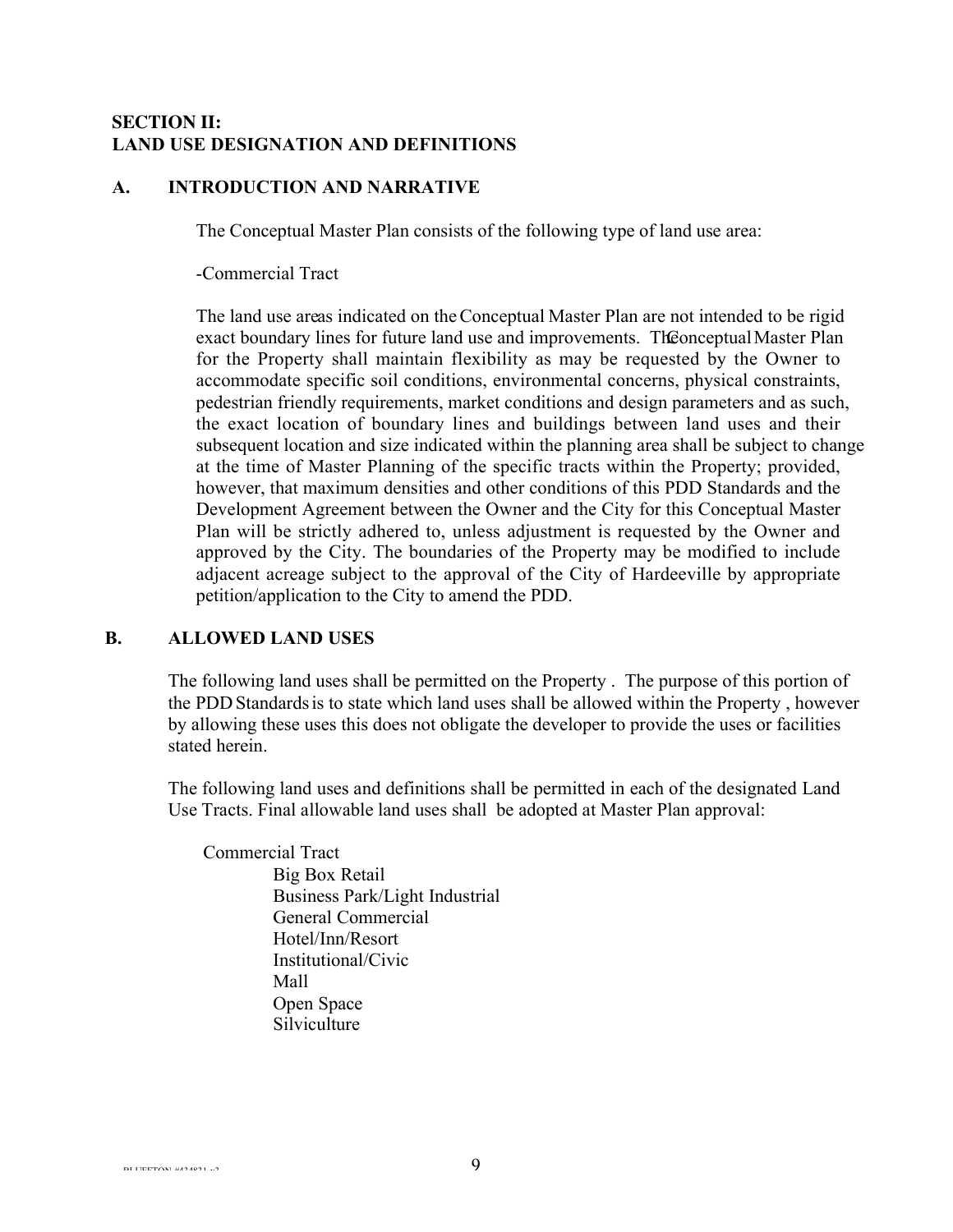Any easement that occurs within the property shall have the same allowed land uses as any of the adjacent land uses. Any restrictions shall be based on the legal definition of the easement.

Design Regulations will be established for each area at the time of Master Plan approval in accordance with Section II.D.19 herein. Unless otherwise agreed at Master Plan approval or in this PDD Standards, the standard for uses from the MZDO shall apply.

#### **C. ALLOWED DENSITY AND TRANSFER OF DENSITY BETWEEN PLANNING AREAS**

- 1. Preliminary planning for the Property contemplates only commercial land use (including wetlands) as generally depicted on the Conceptual Master Plan. The Conceptual Master Plan may be modified at Master Plan approval. Owner shall have the right to convert commercial acreage to a "Business Park Use". "Business Park Use" shall be defined as any use allowed under the City of Hardeeville MZDO and as it was amended on September 6, 2006 for the zoning categories of Rural Commercial Districts, General Commercial Districts, Limited Industrial Districts, and Basic Industrial Districts acreage at a rate of one commercial acre for one acre provided an overall cap of 25 acres is not exceeded. There will be no overall cap on building square footage, provided compliance with maximum floor area ratios and pervious surface restrictions of the MZDO and PDD.
- 2. Condominium/Hotels shall not count as residential units for purposes of density. Condominium/Hotels are defined as primarily transient, short term lodging facilities which have units owned by individuals/entities and may be under some type of common management/leasing program.
- 3. Commercial acreage shall include the commercial uses of Business Center, Community Center, General Commercial, Light Industrial and Neighborhood Commercial as defined in the MZDO and shall have no cap placed on unit density (building square footage/acre), provided compliance with stormwater, parking, buffering, landscaping and other site design requirements of the MZDO and PDD are met. Hotel/Inn/Bed and Breakfast Properties, and assisted living, congregate care, and nursing home facilities shall not have a specified dwelling unit per acre maximum, provided compliance with stormwater, parking, buffering, landscaping and other site design requirements of the MZDO and PDD are met. All commercial development shall be subject to the provisions of the City of Hardeeville MZDO unless specifically exempted by this document.

#### **D. DEFINITIONS OF LAND USE TERMS AND DENSITY TERMS**

In the absence of a term definition in this PDD Standards or in the proposed Property Development Agreement with the City of Hardeeville, the definitions of the MZDO or outlined in the Development Agreement shall apply in the interpretation of this PDD Standards. The locations of specific land uses are not described on the Conceptual Master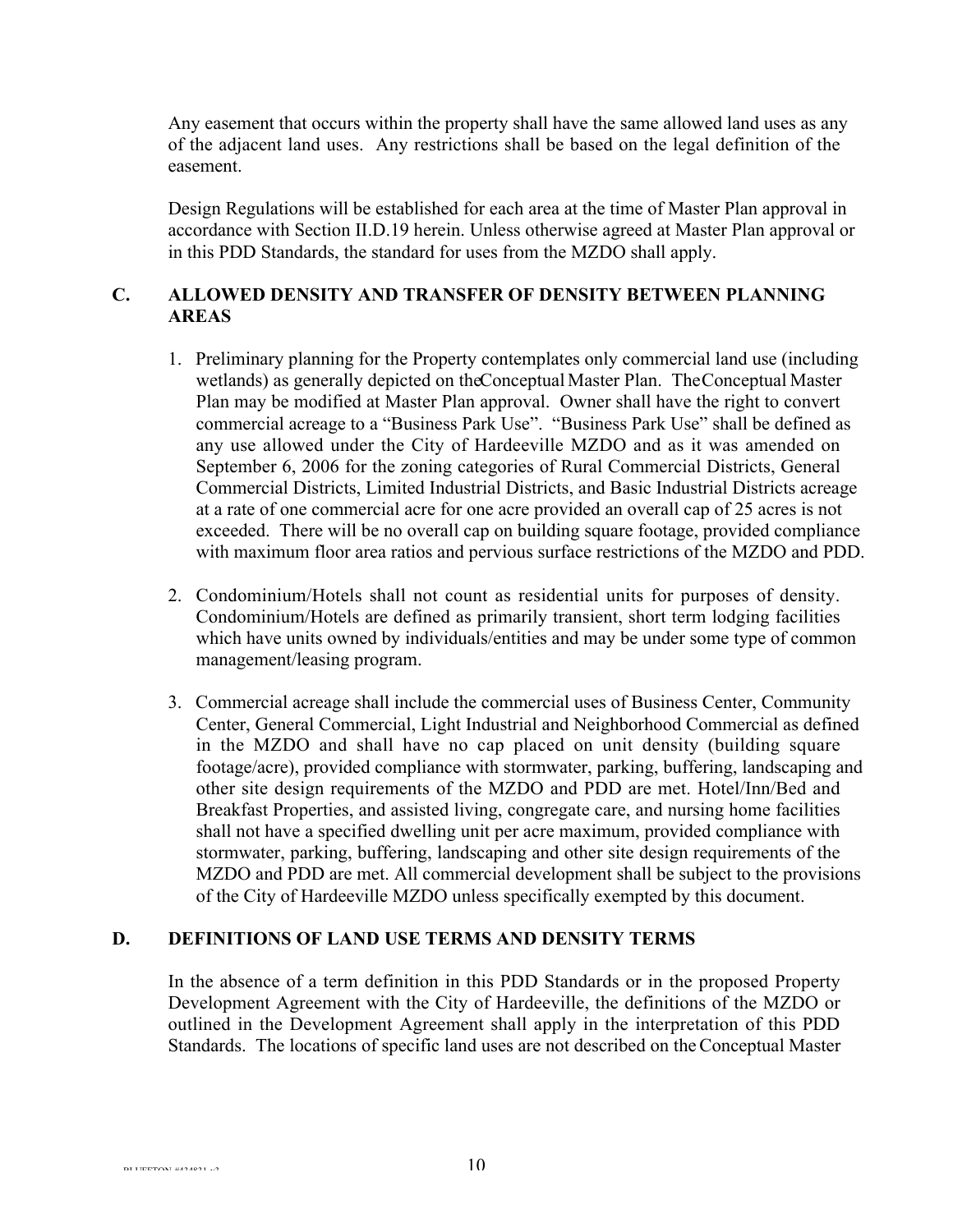Plan because this is a mixed use development. However, the definitions below shall generally describe the allowed uses within the Property.

- 1. Acre
	- a. Gross Acre shall mean the entire acreage within the site boundaries.
	- b. Net Acre shall mean the acre which remains after deduction of easements for existing utilities, wetland buffers, and onsite wetlands.
- 2. Business Park/Light Industrial: This designation allows for a multi-use Business Park to meet regional demands for Light Industrial, Office, Commercial Services and Wholesale/Retail Businesses. Permitted uses include:
	- a. Establishments involved in light manufacturing, regional warehouses, distribution operations, back-office operations, commercial businesses, office space, office/warehouse operations, wholesale/retail businesses, commercial service businesses, research or experimental laboratories, public building, public utility facility, agricultural farm, horticultural nursery, radio and/or television station and/or transmission tower, commercial trade or vocational school, outdoor amusement parks, off street commercial parking or storage area for customer, client, or employee-owned vehicles and call centers.
	- b. Build-to-property lines will be allowed to reduce cost of utilities and create a more pedestrian friendly environment as long as fire protection between adjacent and party-walls is strictly adhered to and visual design standards are met. Performance Standards for this district will be determined at the time of Master Plan application and approval.
- 3. Commercial Development

The general commercial designation allows for the development of concentrated commercial and office nodes located on primary vehicular routes to serve the Property and surrounding area.

- a. Permitted Uses:
- (1) Establishments engaged in selling goods or merchandise to the general public for personal or household consumption (e.g. Shopping Centers, Shopping Malls, Big Box stores, Retail stores, supermarkets, department stores, convenience stores, gas stations, automobile and boat dealerships, etc.) and rendering services incidental to the sale of such goods; establishments providing services or entertainment to the general public including but not limited to eating and drinking establishments, personal service and repair business and entertainment establishments (e.g. movie theatres, bowling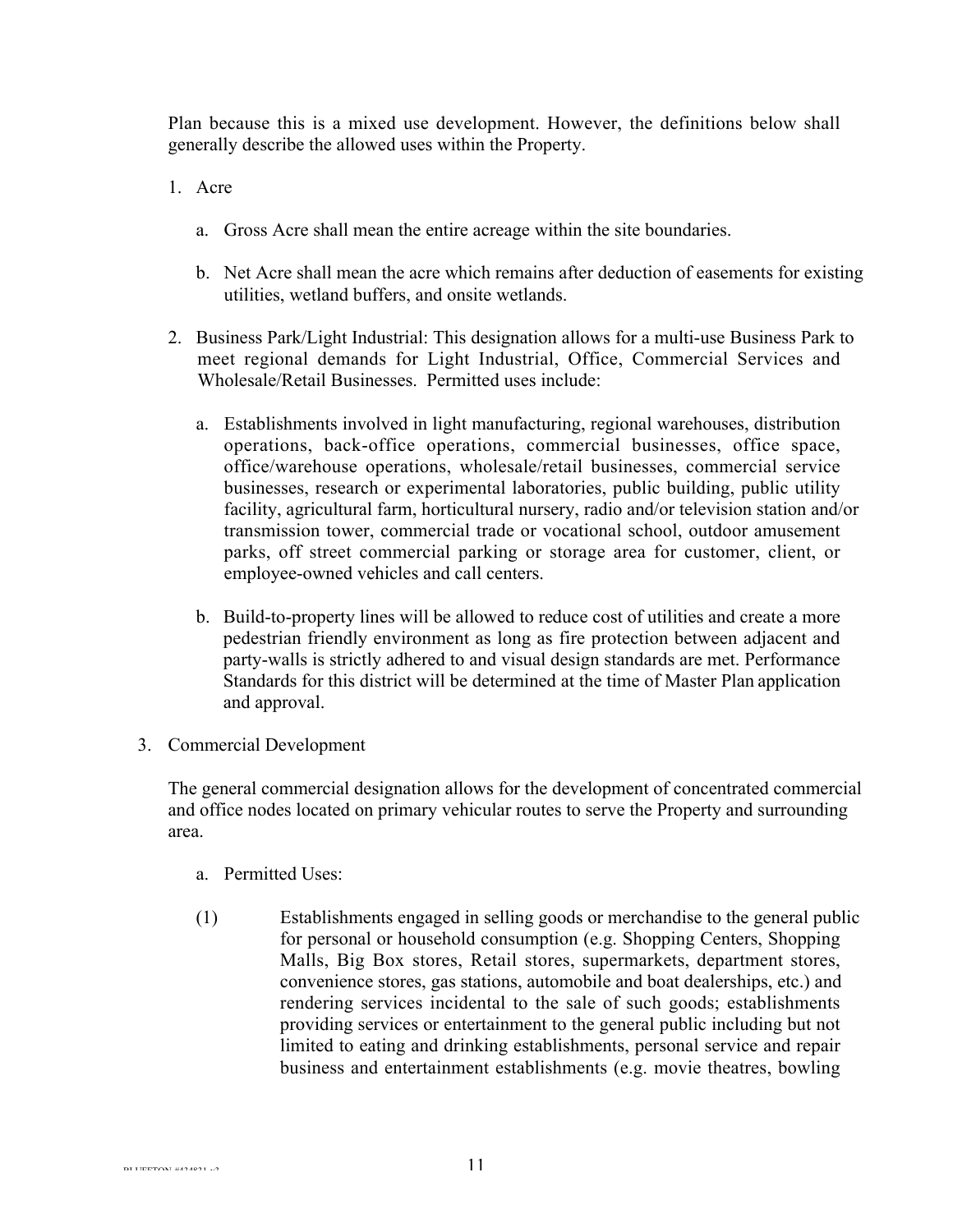alleys, etc.); medical and health facilities/office buildings and/or office for government, business professional or general purposes, unless specifically prohibited under Prohibited Uses below.

- (2) Uses allowed in General Commercial District in the City of Hardeeville MZDO, excepting truck terminals.l
- (3) Mixed of various uses permitted under this PDD Standards
- (4) Assembly and Worship
- (5) Colleges and Professional Schools
- (6) Schools, Neighborhood (elementary and middle school)
- (7) Schools (community high school)
- (8) Daycare, commercial
- (9) Utilities
- (10) Public Services
- (11) Government Office
- (12) Commercial lodging (hotel and motel)
- (13) Commercial Retail
- (14) Office
- (15) Restaurant (including outdoor seating)
- (16) Service Businesses
- (17) Dry-cleaning and Laundry Services
- (18) Parking Garages
- (19) Gas-convenient stores with no Repair Bays or Facilities
- (20) Commercial Amusement (indoor)
- (21) Christmas Tree Sales and other holiday item sales
- (22) Roadside Stands (on designated areas only)
- (23) Commercial Outdoor Sales (related to existing retail)
- (24) Public Interest and Special Events (permitted, located, and scheduled ahead of time)
- (25) Nightclub and entertainment
- (26) Movie Theaters
- (27) Grocery
- (28) Mini-warehouse facilities will be limited to a maximum height of two stories.
- (29) Outdoor Amusement Parks
- b. Sidewalk displays are permitted directly in front of an establishment, if a least five feet of sidewalk is maintained for adequate and uncluttered pedestrian access.
- c. Prohibited Uses. The following commercial uses are specifically prohibited:
	- (1) Junkyards or auto salvage yards
	- (2) Gambling facilities not authorized by law
	- (3) Sexually-oriented businesses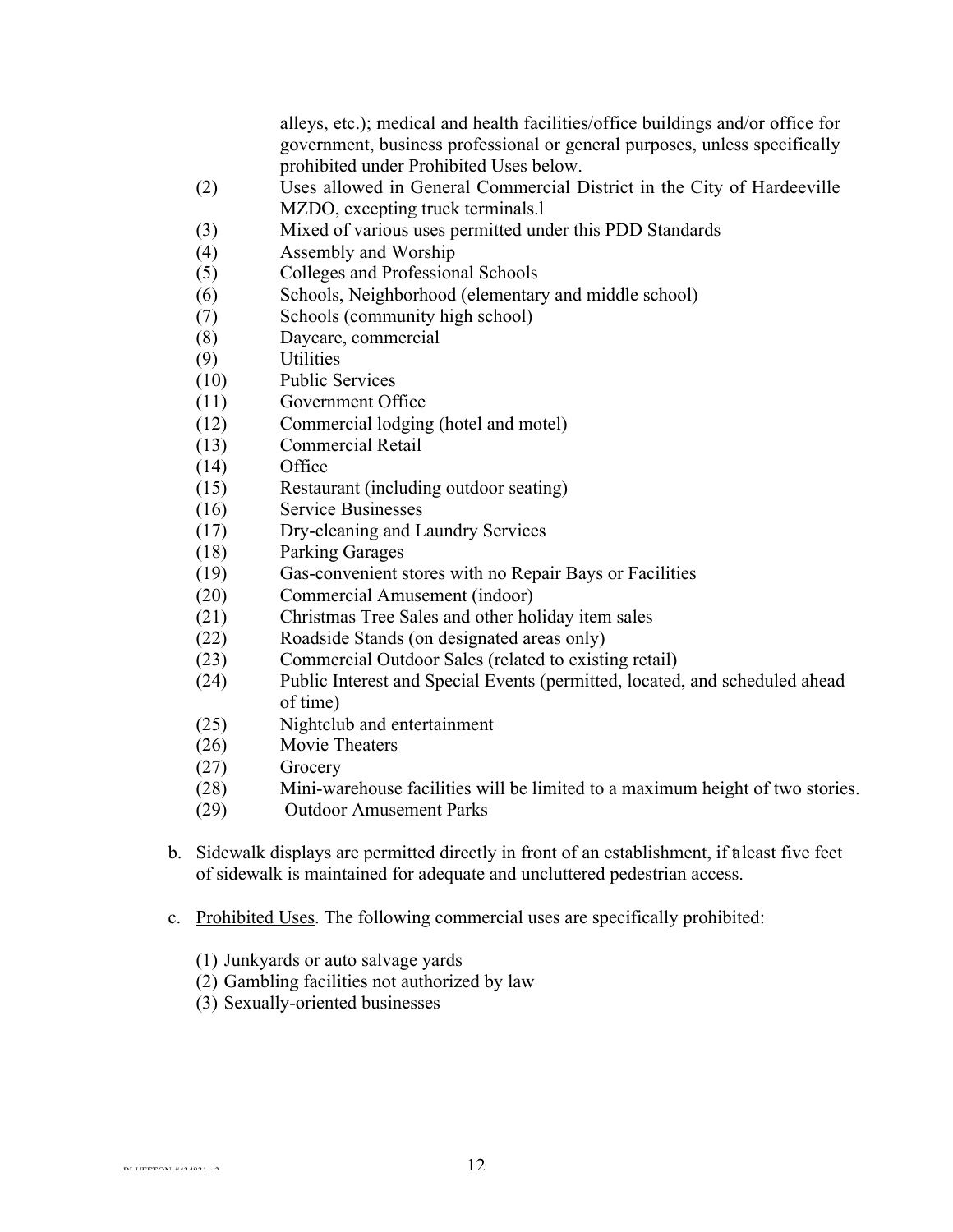4. Hotel, Motel, Inn, Resort and Condominium/Hotel

This designation is for hotels, inns, timeshare projects, resorts and spas that consist of building or buildings with guest rooms for sleeping, kitchens and or a dining room(s) to provide meals for guests, including public restaurants, bars, and entertainment areas. Hotels, Motels, Inns, and spas shall be considered a commercial land use. Conference and facilities may or may not accompany the hotel/inn and may be integral to the hotel/inn or detached. Resorts under this land use may include fractional ownership. Hotels, inns, and spas shall be considered a commercial land use and will not count as residential units.

#### 5. Institutional/Civic

This designation allows for institutional and civic land uses, which shall be allowed to occur as a mixed use throughout the Property. These land uses shall not count against the overall commercial acreage allowed for the Property.

- a. Civic, cultural, municipal, governmental, educational (public or private), conference centers, research or other similar facilities which may include dormitories or other similar living quarters for students, staff, faculty and professionals.
- b. Churches, synagogues, temple and other places of worship provided that such uses are housed in a permanent structure.
- c. Cemeteries provided that such use does not include a funeral home or crematorium.
- d. Medical and health facilities, assisted living facility, nursing home and congregate care facility.
- e. Public emergency service facilities, library, museum, day care facilities, social/community centers, etc.
- 6. Maintenance Areas

The maintenance areas will contain the facilities, tools and equipment necessary to maintain the common properties and golf courses within the Property. These facilities may be congregated on a central site or located in separate convenient sites for different services such as general community maintenance, golf course maintenance, recreation area maintenance or individual property regime maintenance.

Permitted uses include:

- a. Vehicle maintenance
- b. Storage of vehicles and parts, boats, recreational vehicles and resident storage
- c. Fuel storage
- d. Shops for woodwork, metalwork and painting.
- e. Greenhouses, plant propagation areas and holding yards
- f. Mulching facility and mulch storage.
- g. Storage of chemicals and bulk materials as permitted by law.
- h. Offices associated with community and maintenance.

 $\mathbb{R}$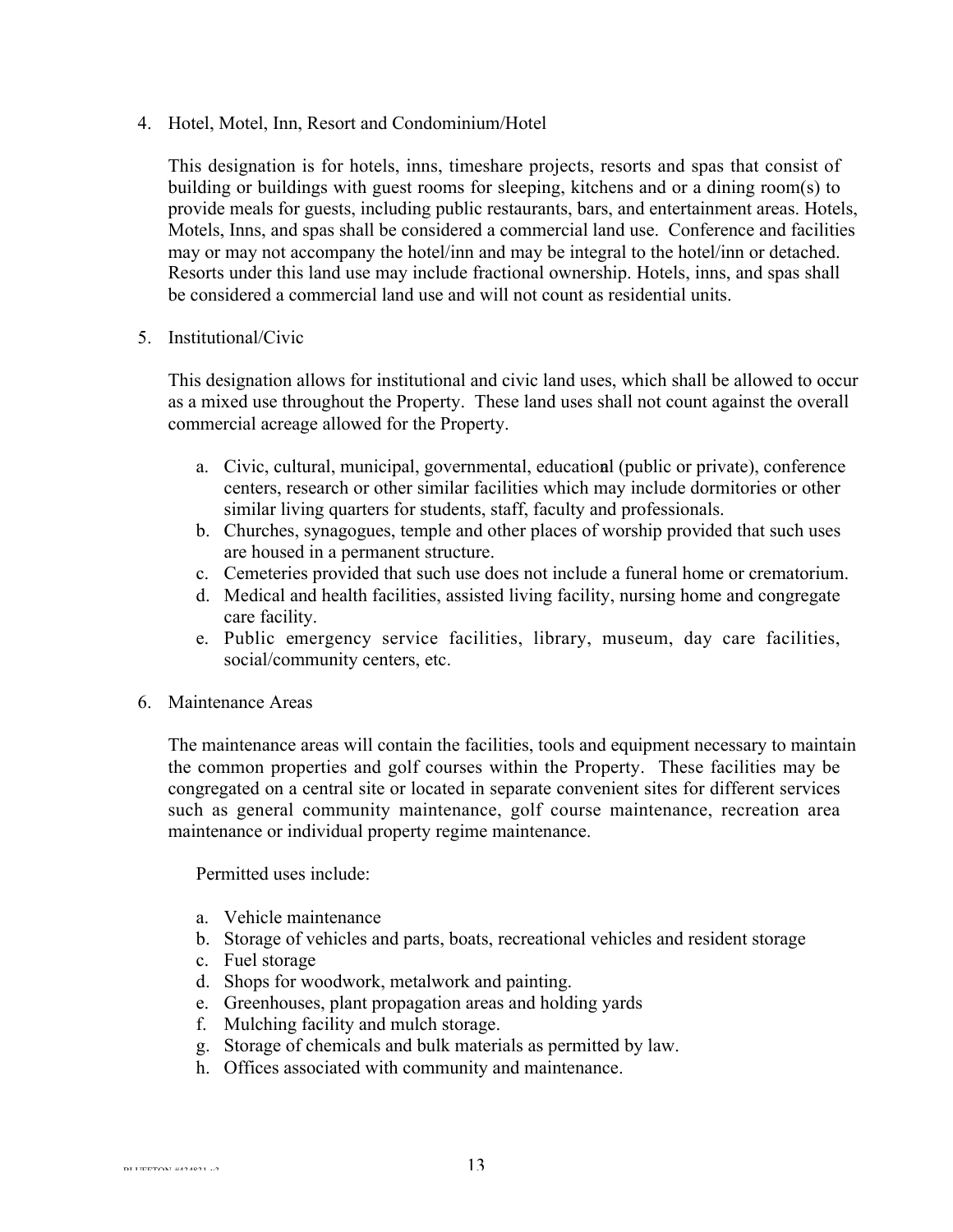#### 7. Open Space

Total open space for the Property shall be calculated for the boundary of the Property and not on a site-specific basis for each parcel of the Property, individual development or project. The Property shall provide at least 15% open space. Open space shall be calculated based upon the total gross acreage. Open space may be located in restricted access, gated communities and shall consist of the following:

- 1. Landscaped areas including manicured village greens and within parking areas
- 2. 50% of lagoons, ponds, impoundments and lakes (detention, retention, or recreational).
- 3. 50% of freshwater wetlands
- 4. Wetland buffers
- 5. Forest, wildlife preserves/corridors, conservation areas and greenbelts
- 6. Community Garden Plots
- 8. Recreation areas including swimming pools, tennis courts, playgrounds, ball fields, lawn game fields gardens, etc.
- 9. Public or private, regulation or par three golf courses including ancillary facilities such as golf learning centers, practice facilities and support facilities.
- 10. Pedestrian/bicycle trails.
- 11. Perimeter buffers
- 8. Setbacks and Buffers
	- a. There shall be no minimum setbacks applied to the Conceptual Master Plan. Setbacks and buffers shall meet the minimum requirement established herein, and except as set forth in this PDD Standards, shall apply to the perimeter of the PDD only; provided, however, that any required wetlands setbacks shall apply according to law throughout the Property.
	- b. Perimeter setbacks and buffer standards shall include:
	- (1) At adjacent property boundaries of Property, setbacks and buffers shall be a minimum of 5 feet except where said boundary is a jurisdictional wetland or recorded conservation easement, then the setbacks and buffers shall be as determined by the state and federal agencies having jurisdiction over the wetlands. Underground utilities and stormwater management facilities (subject to the provisions of Section II.D.18 described below) are allowed in the perimeter setback and buffer area.
- 9. Signage Control

Signage for the Property shall conform to the MZDO unless otherwise approved at Master Planning.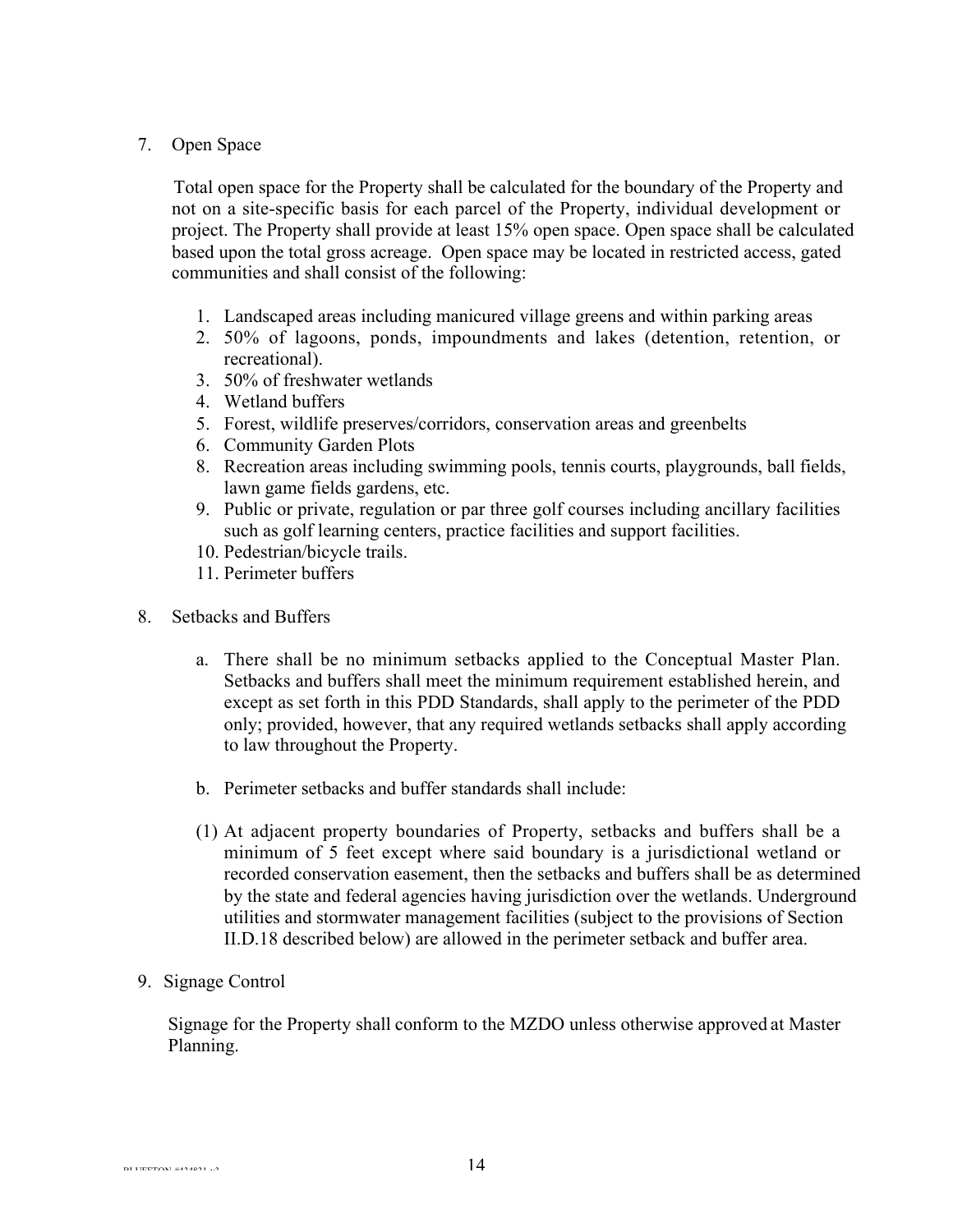#### 10. Silviculture

This designation allows for continuation of managed forestry. Silviculture includes the practice of planting, culture, and harvesting of trees for the purpose of producing wood fiber and timber. Generally accepted methods of forest management are permitted, including wildlife management, construction and use of forest roads, and practices to promote health and growth of trees. Silviculture uses may continue up to the time a subdivision plat is recorded and must be in accordance with standard forestry BMPs. The Owner shall be permitted to plan and grow trees upon the Property which may be used for tree farming for harvesting of such trees for purposes of replanting same in locations which are on or off the Property and may engage in farming operations which are indigenous to the area.

#### 11. Utilities

This designation allows for utility service to serve the Property. The following land uses shall be allowed only after written approval from the Owner/developer and its consultants for location and design. Screening, buffering, and other aesthetic matters must meet or exceed the MZDO requirements, and may be approved at Master Plan approval.

- 1. Potable water supply and distribution
- 2. Wastewater collection, treatment and disposal
- 3. Stormwater collection, treatment and detention
- 4. Irrigation
- 5. Communication towers
- 6. Satellite antennas
- 7. Cable television facilities
- 8. Telephone facilities
- 9. Power transmission and distribution
- 10. Fiber optic lines
- 11. Other utility services i.e., Internet access and other telecommunication uses.

Certain community-wide infrastructure is required for the development of any large, masterplanned community. This infrastructure may include, but is not limited to the following:

- 1. Arterial streets and primary access roads.
- 2. Water supply.
- 3. Wastewater Treatment and Effluent Disposal.
- 4. Power substations.
- 5. Central telephone facilities.
- 6. Stormwater Management Lagoons.
- 7. Natural Gas Supply

In the case of this Conceptual Master Plan, the community-wide infrastructure may serve more than one Planning Tract. Infrastructure serving the community (on-site and off-site)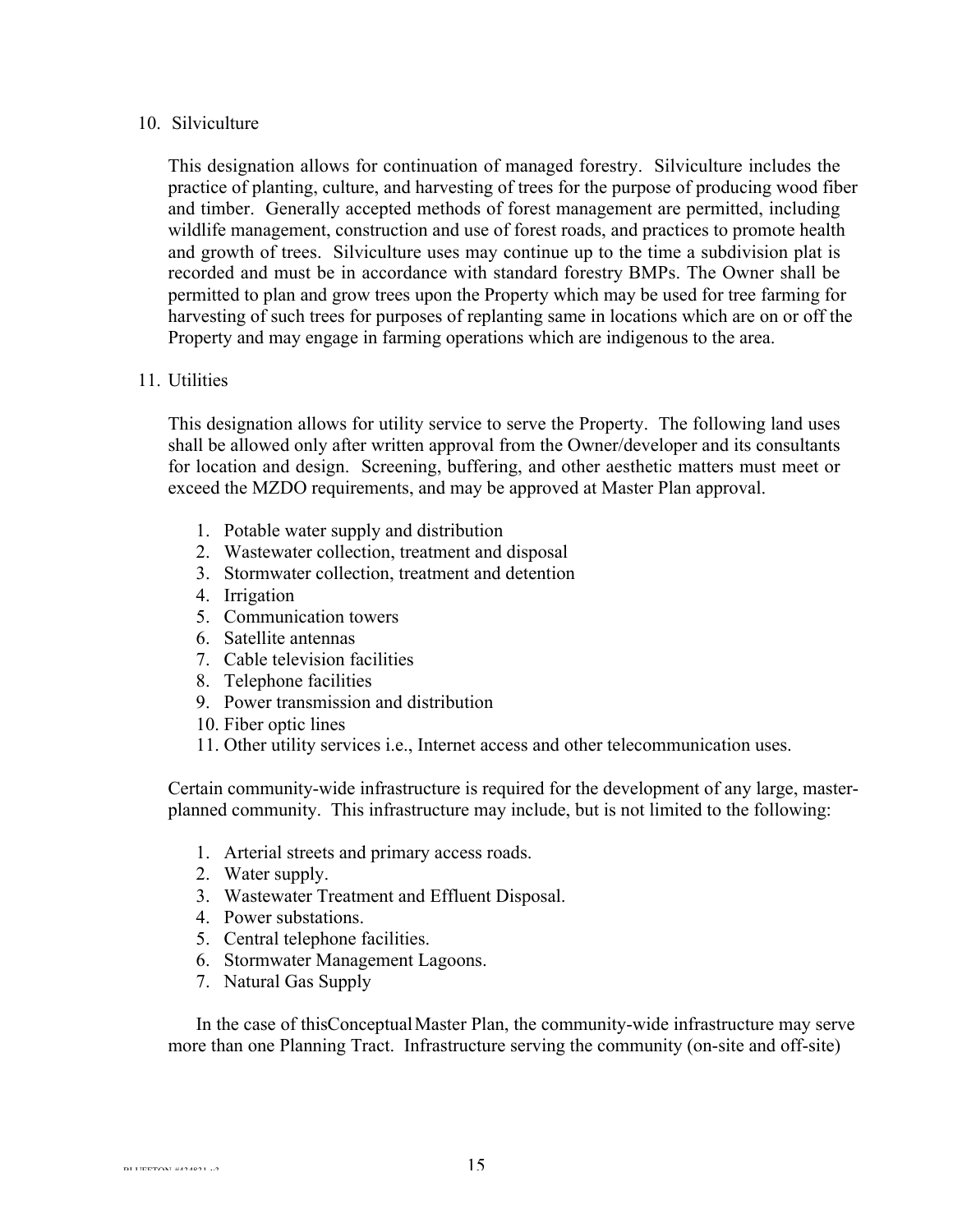will be approved as part of the Master Plan approval process. Infrastructure projects must receive a Hardeeville Development Permit prior to construction.

#### 12. Design Regulations

Design Regulations shall be submitted at Master Plan stage, and may have standards deviating from the MZDO or this PDD Standards, provided that health, safety, ingress/egress, and fire protection concerns with the approval of the City at Master Planning.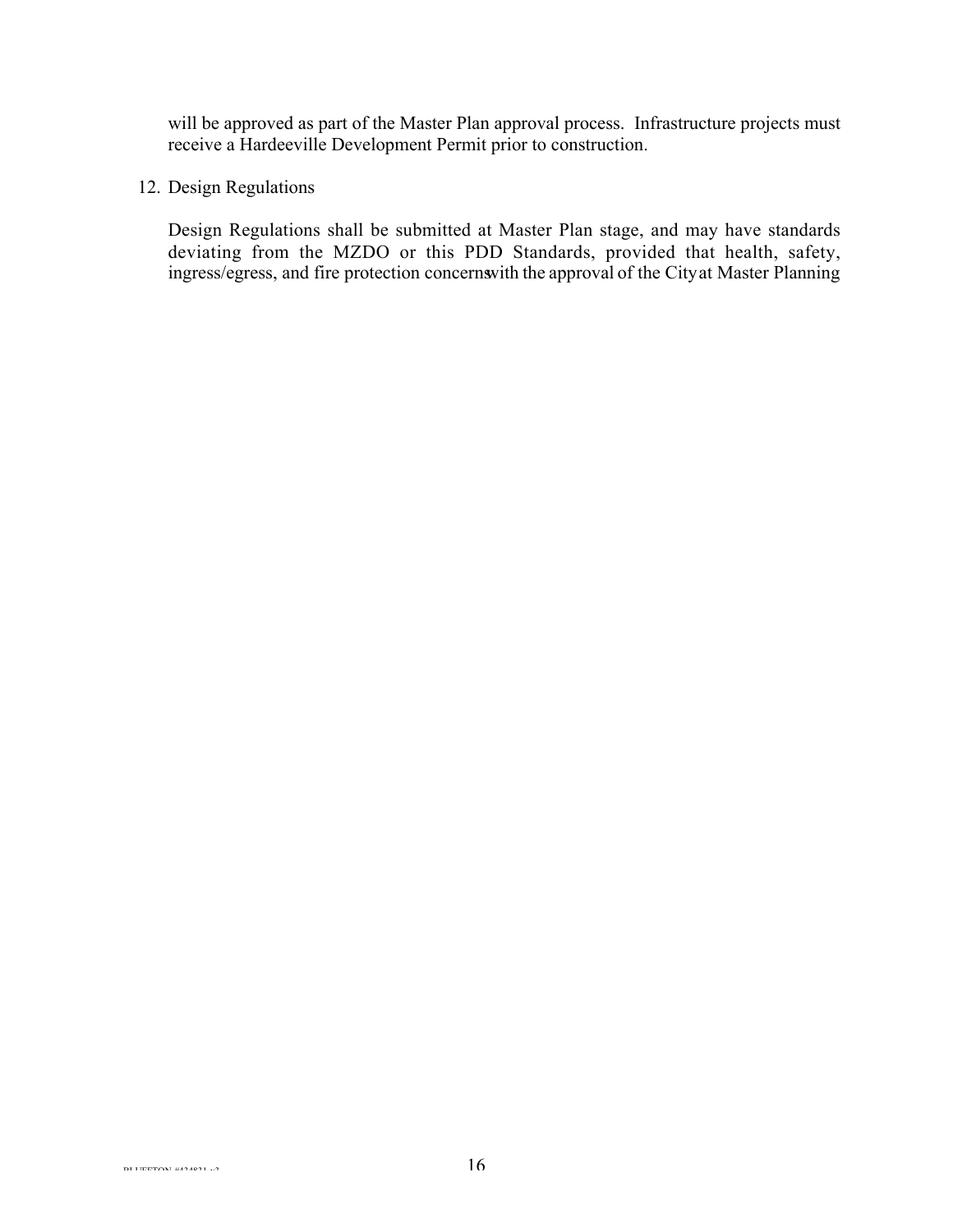#### **SECTION III: MZDO CHANGES/EXEMPTIONS**

In accordance with Section 1.8(E) of the MZDO, the following clarifications or modifications to otherwise applicable standards of the MZDO are hereby made applicable to the Property by reference to MZDO sections below. It is acknowledged that concerted efforts have been made to identify each provision of the MZDO sought to be waived or modified, and thus to the extent that a specific provision of the MZDO is not listed below but conflicts with the wording and intent of the PDD, that provision shall be deemed to have been included in the listing below. To the extent the provisions of the PDD are not clear, then the provisions of the MZDO dated March 20, 2003 and as amended September 6, 2006, as amended through the date of approval of this PDD Standards, not listed or deemed listed, shall apply.

- **General** Architectural Review Owner may, at Owner's option, form an Architectural Review Board (ARB) that, if formed, will establish and enforce architectural standards for the Property.The approval of the ARB, if one is formed, shall be a prerequisite for City approval of building and development permits within the Property.
- **General** Additional Information at Master Plan It is hereby acknowledged by City Council that, due to the size of this PDD Standards and the variety of uses contemplated for it, some information required for a typical PDD application is either unavailable or impractical to provide at this point. The Council specifically acknowledges the sufficiency of the PDD Standards as submitted. Additional or omitted information may be provided at the time of Master Plan submittal.
- **General** Expiration of Permits This Section is amended to provide that building and development permits shall be effective for two years from approval to initiation of construction, and an applicant may request an extension of a permit for one additional year, which extension shall not to be unreasonably denied by the City.
- **Section 2.4.E.4.c** Setbacks This Section is deleted. Setbacks and buffers are governed **DOD** Standards Sections II.D.2.c, II.D.4.b, II.D.10.
- **Section 3.2.A.12** Hotels and Motels This Section is hereby modified to eliminate the maximum building height limitation for hotels or motels. Hotels or motels that exceed fifty (50) feet in height or exceed a total fire flow demand of three thousand five hundred  $(3,500)$  gallons per minute GPM) as referenced in the Insurance Service Organization (ISO) requirements for specialized equipment must have plans approved by the Fire Chief and appropriate Staff at the City of Hardeeville at Master Plan.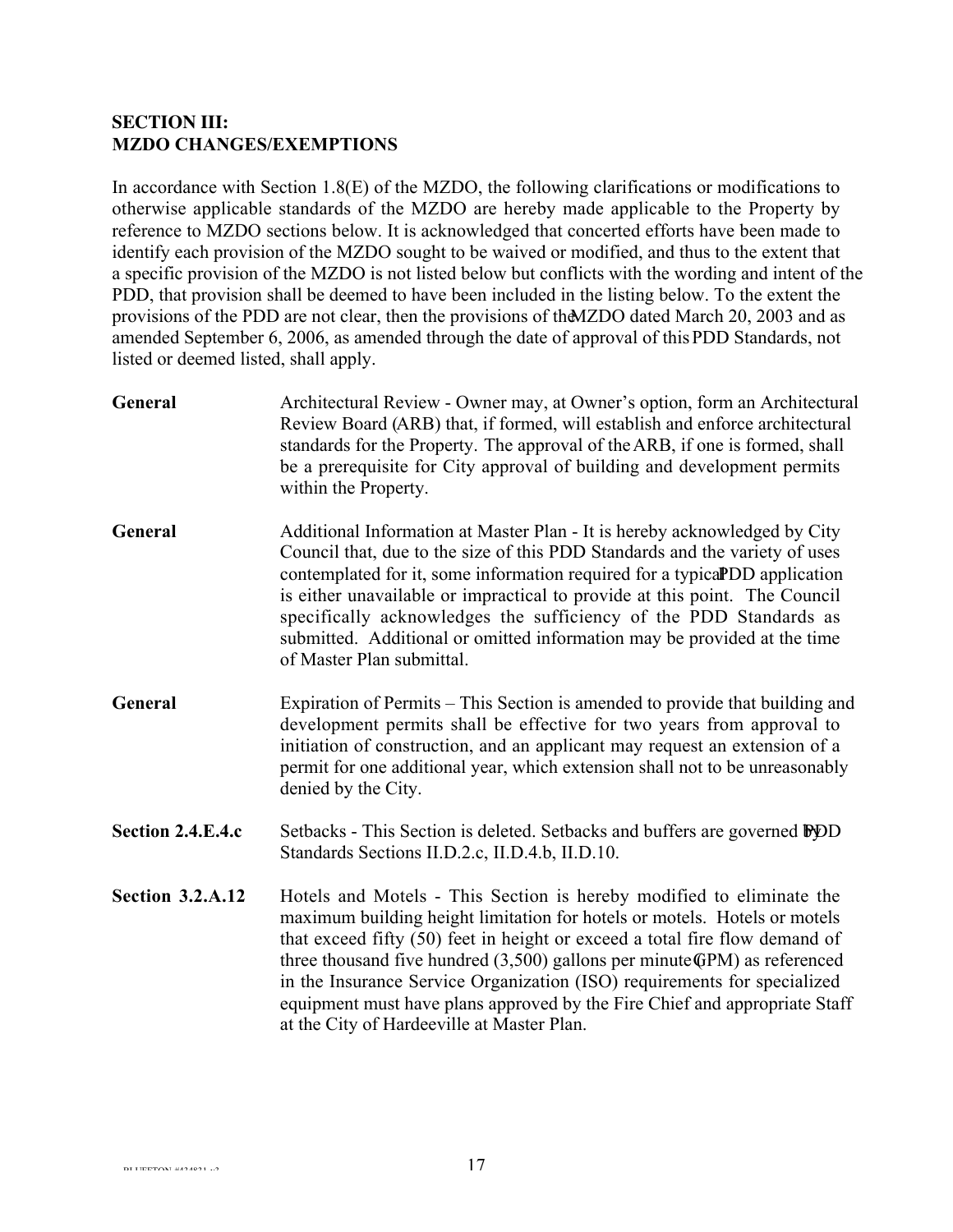- **Section 3.4** Temporary Uses This Section is amended to provide for a Temporary Certificate of Zoning Compliance to be issued for a period of at least two (2) years for contractor's office and equipment sheds.
- **Section 4.2.B.1** Lots This Section is amended to provide that unless otherwise agreed at Master Plan approval, the provisions of Section 4.2.B.1 as amended by this PDD Standards shall apply. Notwithstanding the above, commercial lots may be accessed by a driveway on private property, provided the driveway has at least a 24-foot wide pavement and cross-easements duly recorded in favor of all lots needing such easement for access.
- **Section 4.3.B** Open Space This Section is hereby deleted and shall be governed by PDD Standards Section II.D.9.
- **Section 4.5** Landscaping, Tree Protection, Tree Survey and Replacement of Trees. This Section is amended to provided that site clearing shall be allowed consistent with the approved Master Plan. The landscaping standards for the Property shall conform to the MZDO unless otherwise approved at Master Planning. Tree preservation shall be governed as modified by Section I.I Tree Preservation of the PDD Standards.
- **Section 4.6.A** Off Street Parking and Loading Standards This Section is amended to provide that deviations from the requirements of Section 4.6.A may be approved at Master Plan approval where adequate parking, shared or otherwise, is provided.
- **Section 4.6.B** Parking Requirements According to Use This Section is amended, with reference to Table 3–1, that no additional parking spaces shall be required for eating or drinking places that are on the same lot with and are integral to the operations of a hotel or motel.
- **Section 4.6.F** Parking Space Area Requirements Parking spaces shall be at least 9 feet x 18 feet. This Section is amended to allow an 18 foot long parking space where bumper overhang is allowed over turf (not sidewalk).
- **Section 5.18** Stormwater Management. This Section is amended to provide that the rainfall frequency used to calculate stormwater runoff and design stormwater management facilities for the Property shall be the 25 year, 24 hour frequency.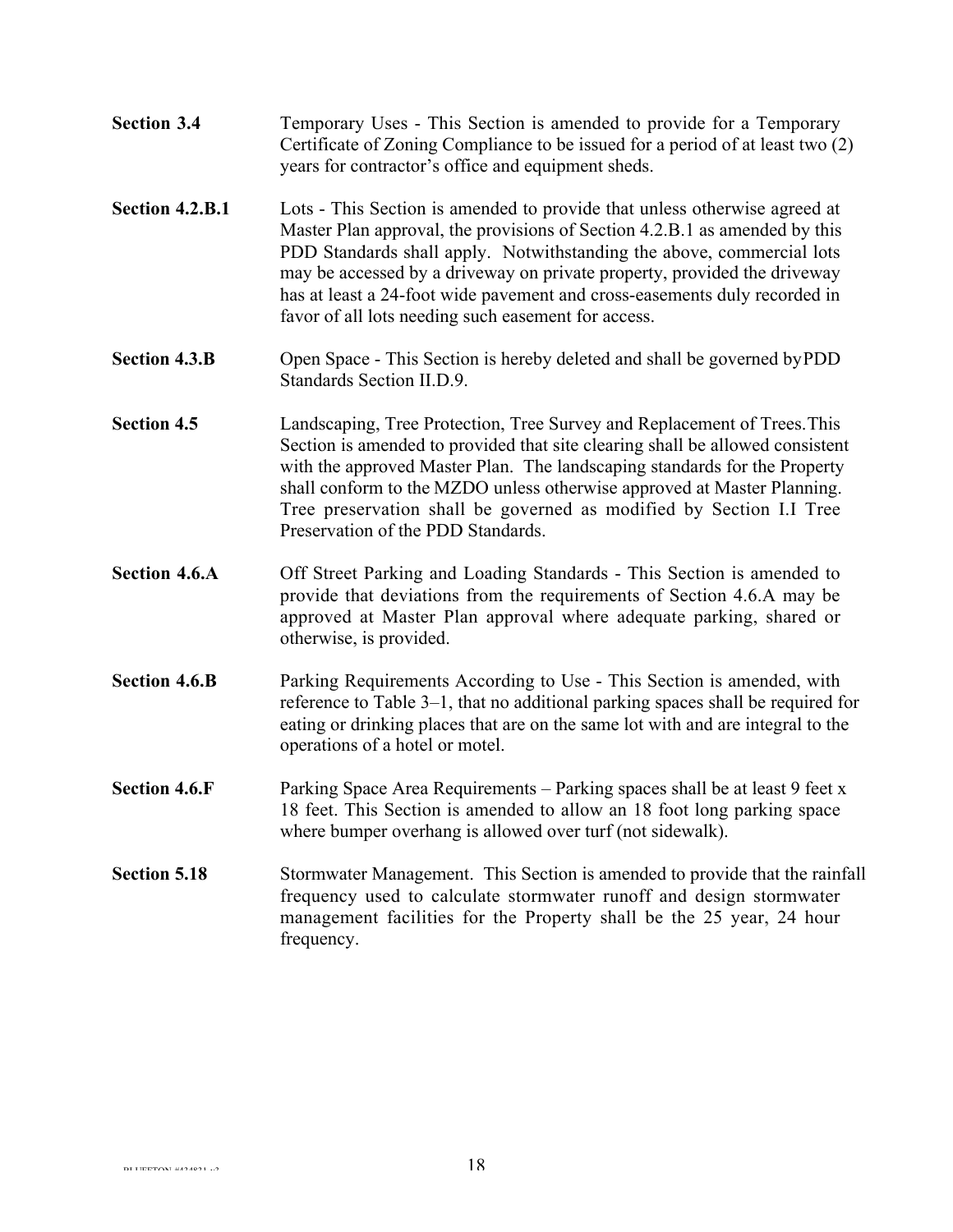#### **SECTION IV: MASTER PLAN APPLICATION**

In accordance with Section 4.21.800 of the MZDO, Owner hereby submits the following documentation and information in application for Master Plan approval :

(The capital letters introducing each line below correlate to the sections within Section 4.21.800.)

A. Master Plan - attached as Exhibit E to the PDD Standards

B. Arrangement of Land Uses - as shown on the Master Plan attached as Exhibit E to the PDD Standards

C. Boundary Survey - attached as Exhibit B to the PDD Standards

D. Location of primary control points - as shown on the Boundary Survey attached as Exhibit B to the PDD Standards

E. Name of Development - Hardee Station

Name of Applicant/Developer/Owner - Bourne Boulevard Partners, LLC

Address of Developer/Owner - Bourne Boulevard Partners, LLC

c/o Mr. Carlton Wiggins P.O. Box 713 Statesboro, GA 30459-0713

F. Land use of contiguous parcels: East: Interstate 95

West: U.S. Highway 17

North: Privately owned undeveloped property

South: U.S. Highway 278 and privately owned commercial property

G. Map or Site Plan - as shown on the Master Plan attached as Exhibit E to the PDD Standards and as described in the PDD Standards. A copy of a topographic survey of the Property is attached

as Exhibit J to the PDD Standards

I. Traffic Impact Analysis - attached as Exhibit K to the PDD Standards

J. Preliminary Master Drainage Plan and Master Water and Sewer Plan - attached as Exhibit L to the PDD Standards

- K. Special District Boundary Not Applicable
- L. Preliminary Comments from Agencies as described in Exhibit C of the PDD Standards

M. Narrative - Included in the PDD Standards

 $\frac{10}{3}$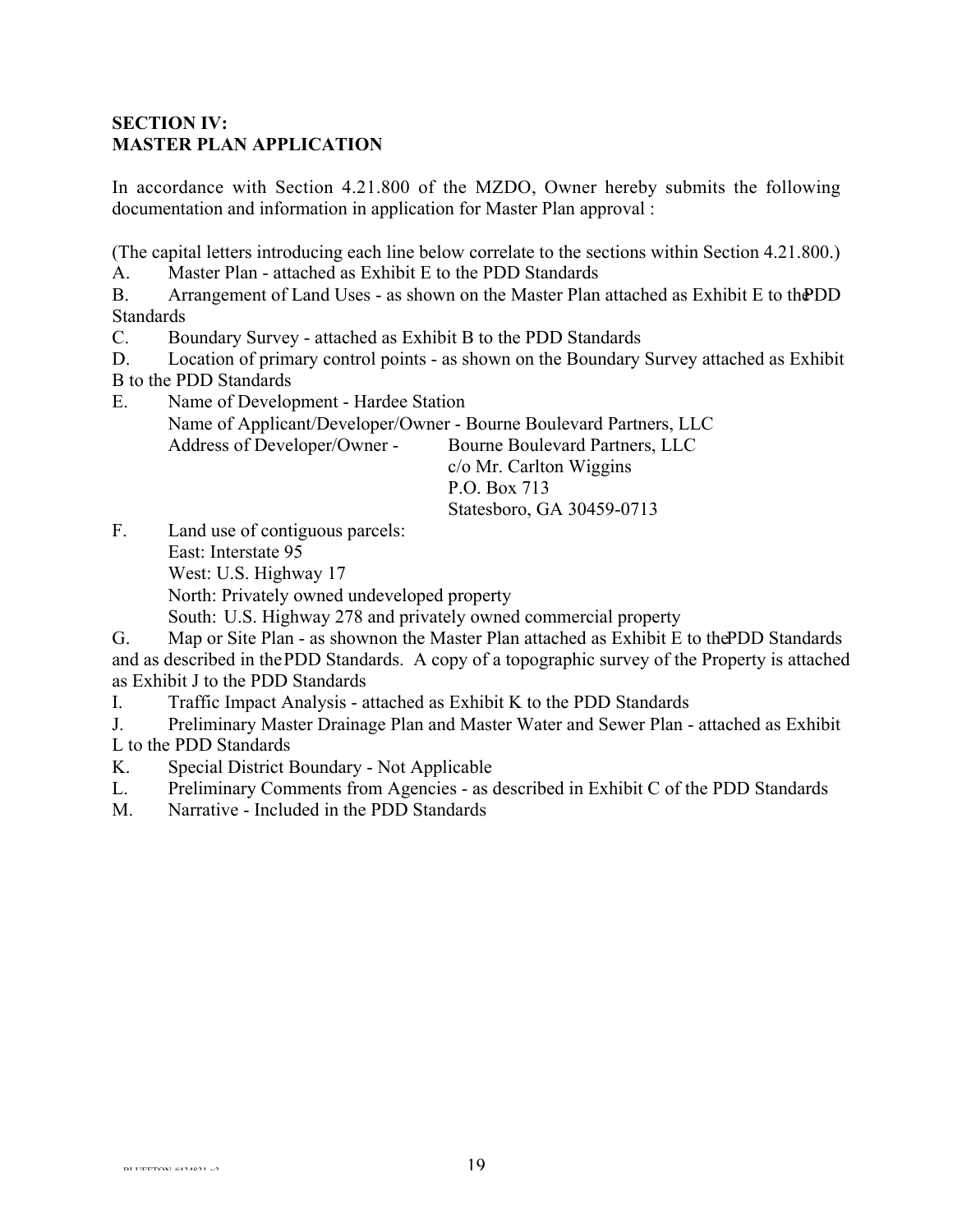### **Exhibit "A" To PDD**

### **Hardee Station Legal Description**

ALL that certain piece, parcel or tract of land, with improvements thereon, located in Jasper County, South Carolina, containing 46.20 acres, more or less, as more particularly shown and described on a plat entitled "Plat of a 46.2 Acre Portion of the Former Argent Lumber Company Tract, now Lands of Blend-All Hotel Development, Inc., et. al., Town of Hardeeville, Jasper County, South Carolina", dated May 21, 2007, prepared and certified by James M. Sims, R.L.S. (S.C. #13169), and recorded in the Office of the Register of Deeds for Jasper County, South Carolina in Plat Book 30 at Page 93 (the "Plat"). For a more detailed description as to metes and bounds, reference may be had to the above described Plat of record.

This being the same property conveyed to Bourne Boulevard Partners, LLC by deed from Blend-All Hotel Development, Inc., Ronald Benderson, David H. Baldauf and Nathan Benderson as Trustees under a Trust Agreement dated September 22, 1993, known as The Randal Benderson 1993-1 Trust, and Donald E. Robinson, dated May 25, 2007, and recorded in Deed Book 558 at Page 196 in the Office of the Register of Deeds for Jasper County, South Carolina.

TM: 042-00-02-001 042-00-02-004

 $20$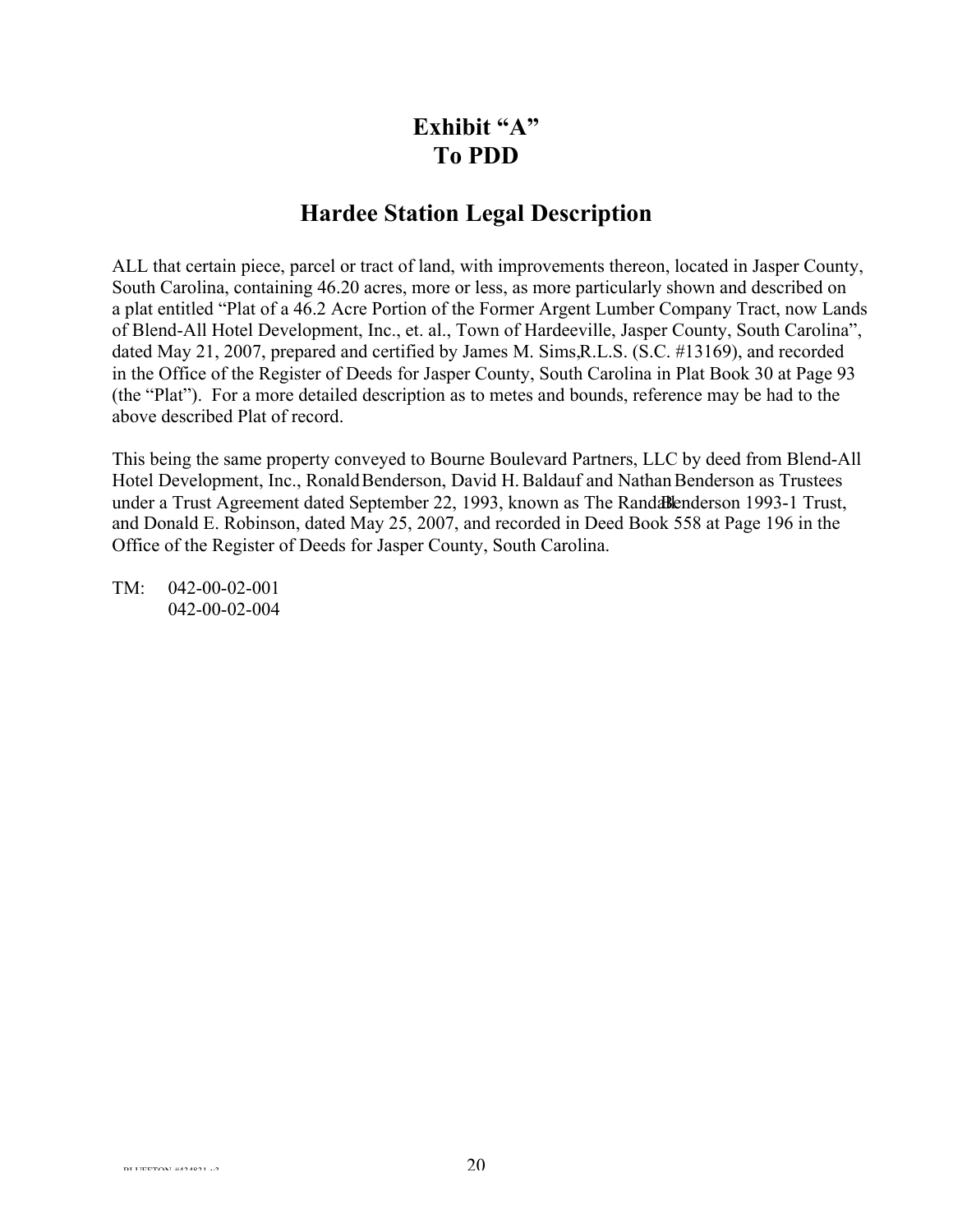### **Exhibit "B**" **To PDD**

### **Hardee Station Boundary Plat**

That certain plant entitled "Plat of a 46.20 Acre Portion of the Former Argent Lumber Company Tract, now Lands of Blend-All Hotel Development, Inc., et. al., Town of Hardeeville, Jasper County, South Carolina", dated May 21, 2007, prepared and certified by James M. Sims, R.L.S. (S.C. #13169), and recorded in the Office of the Register of Deeds for Jasper County, South Carolina in Plat Book 30 at Page 93 a copy of which follows.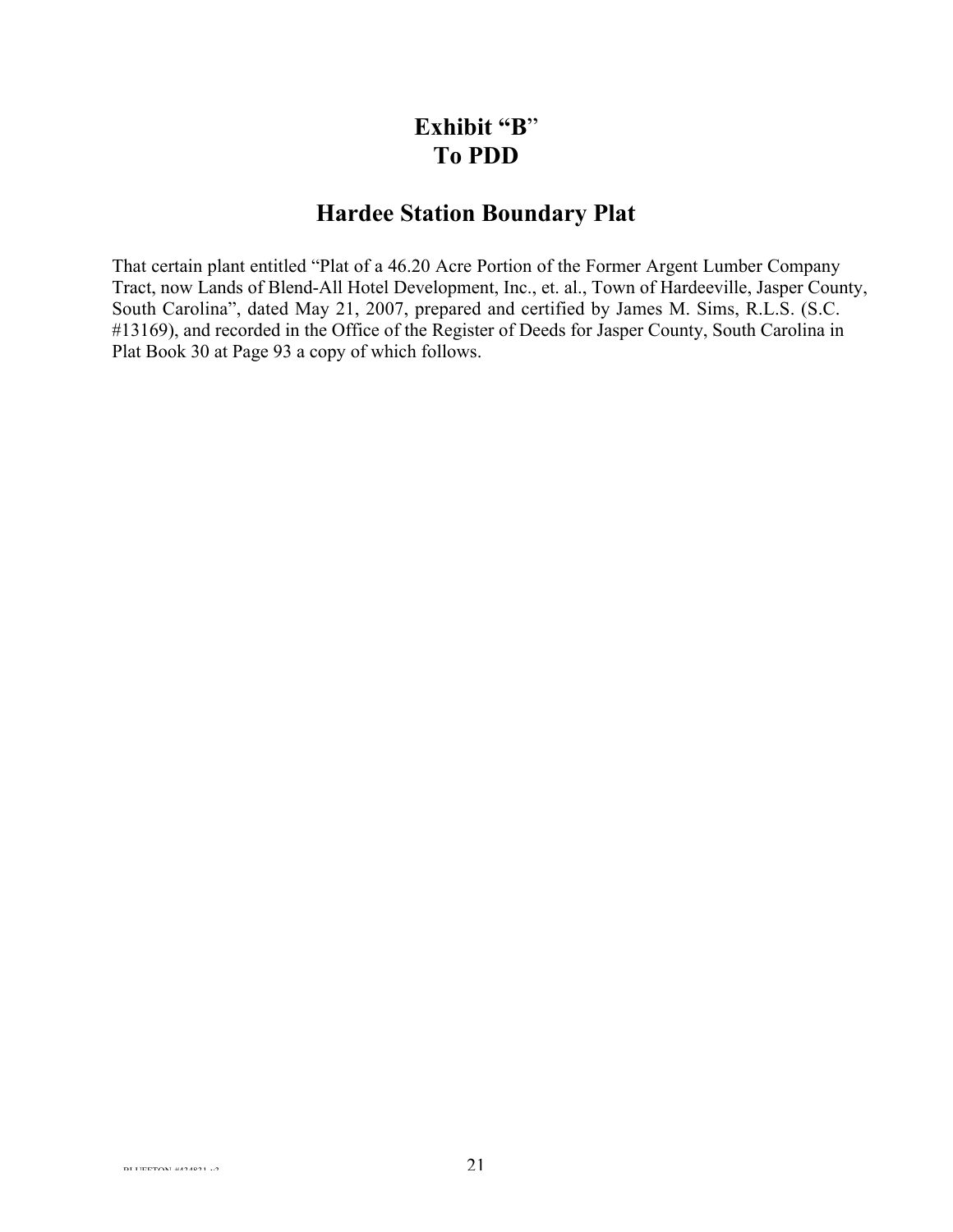### **Exhibit "C" To PDD**

### **Hardee Station Freshwater Wetlands Delineation Survey And Verification Letter**

An original copy of the wetlands delineation survey for \_\_\_\_\_\_\_ acres of the Property entitled ", dated and prepared by is on file with the City of Hardeeville. A reduced copy of the wetlands delineation survey for the Property follows along with a wetlands verification letter dated \_\_\_\_\_\_\_\_ for the Property issued by the U.S. Army Corps of Engineers.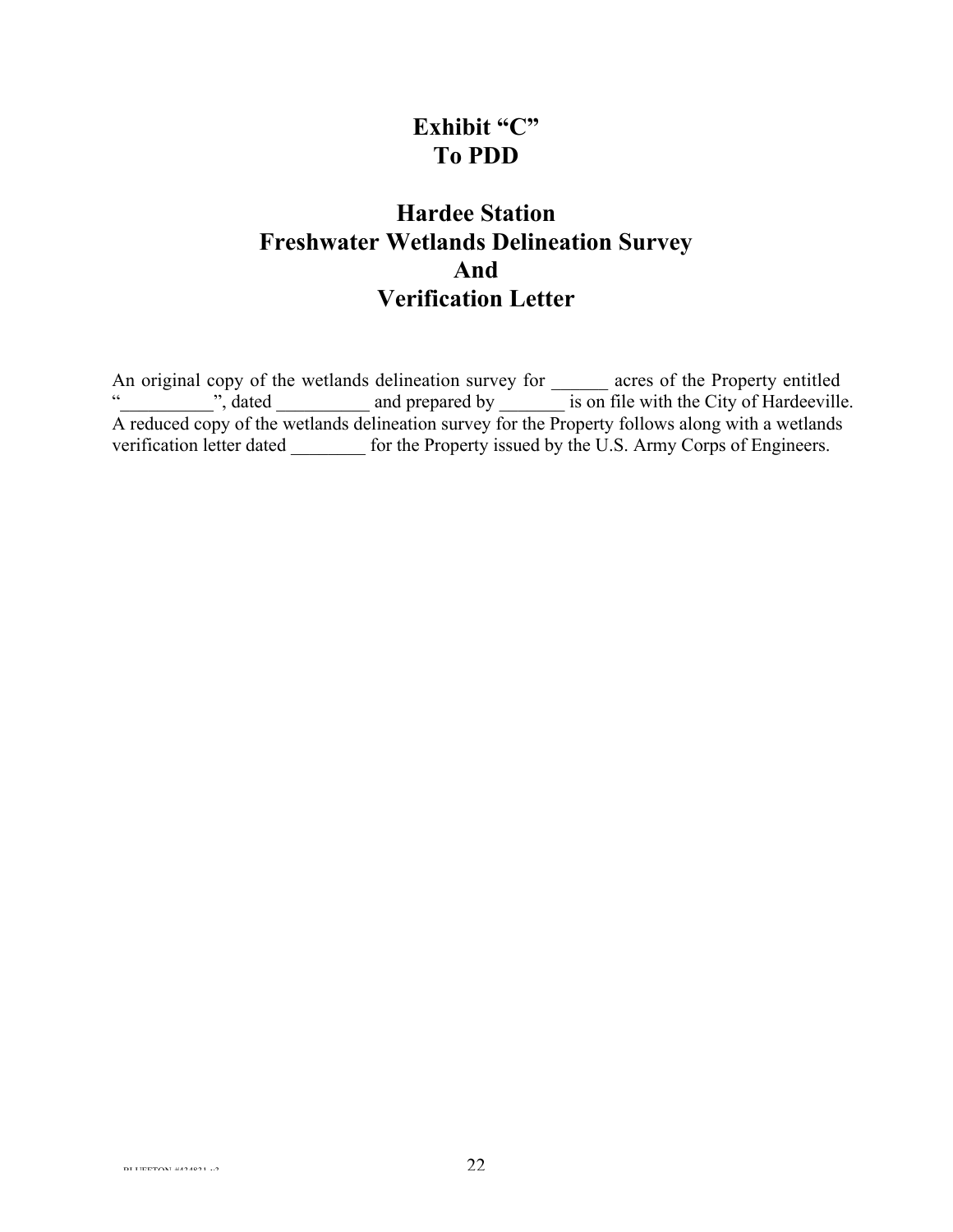# **Exhibit "D" To PDD**

**Hardee Station FEMA Flood Zones**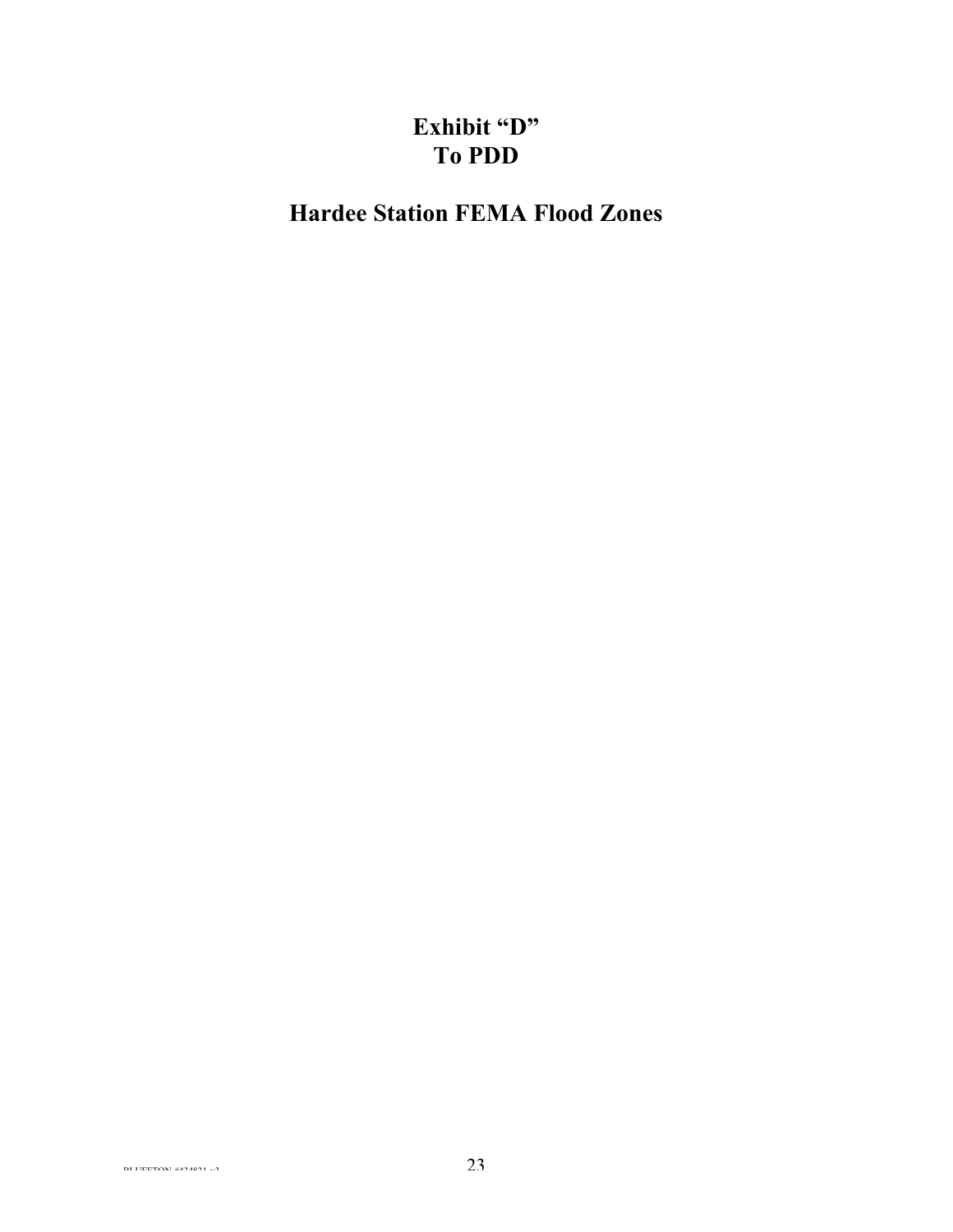### **Exhibit "E" To PDD**

### **Hardee Station Conceptual Master Plan**

An original copy of the Conceptual Master Plan for the Property entitled "Hardee Station Planned Development" dated April 9, 2007, prepared by MaxwellReddick and Associates is on file with the City of Hardeeville, and a reduced copy follows.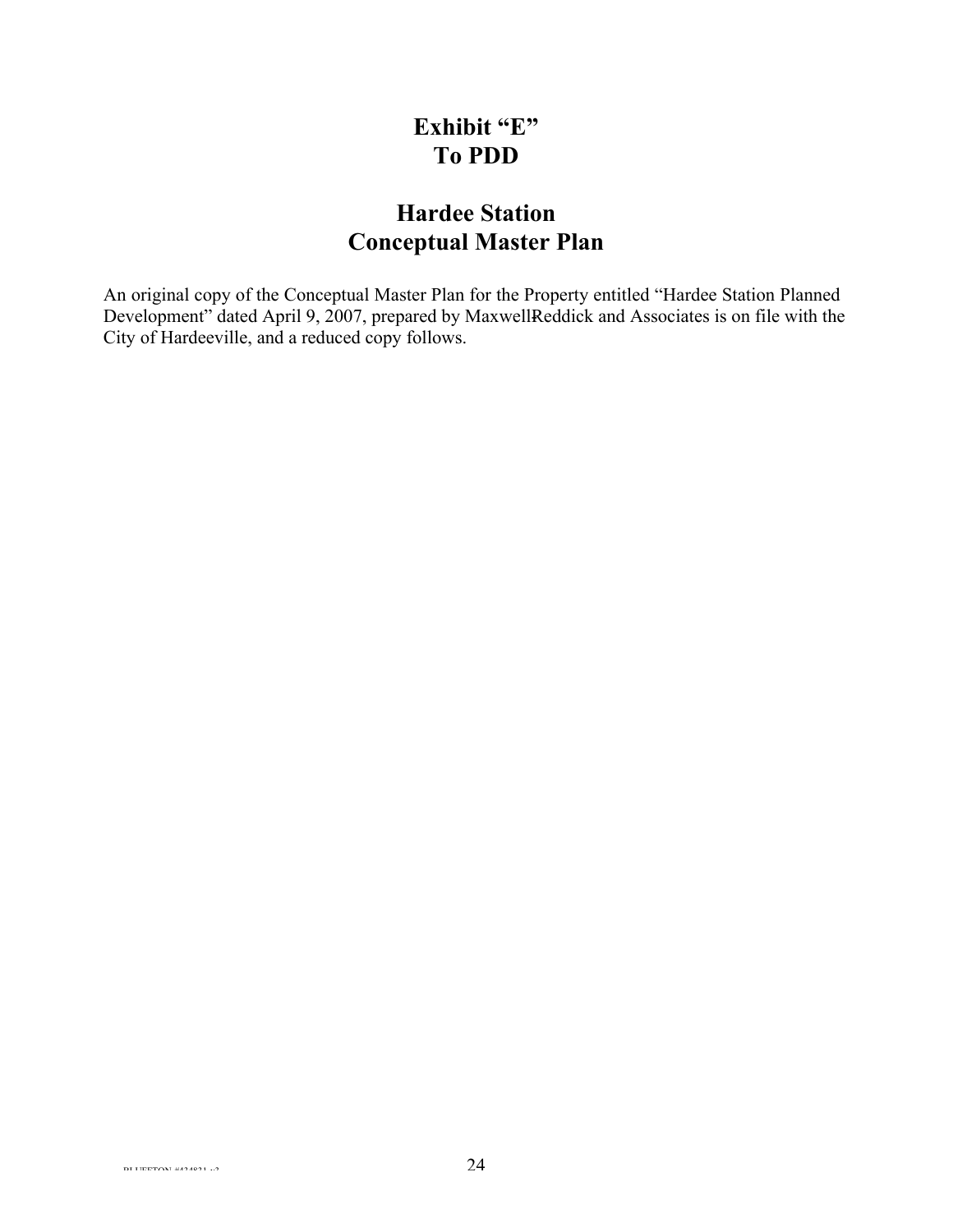# **Exhibit "F" To PDD**

# **Hardee Station BJWSA Intent to Serve Letter**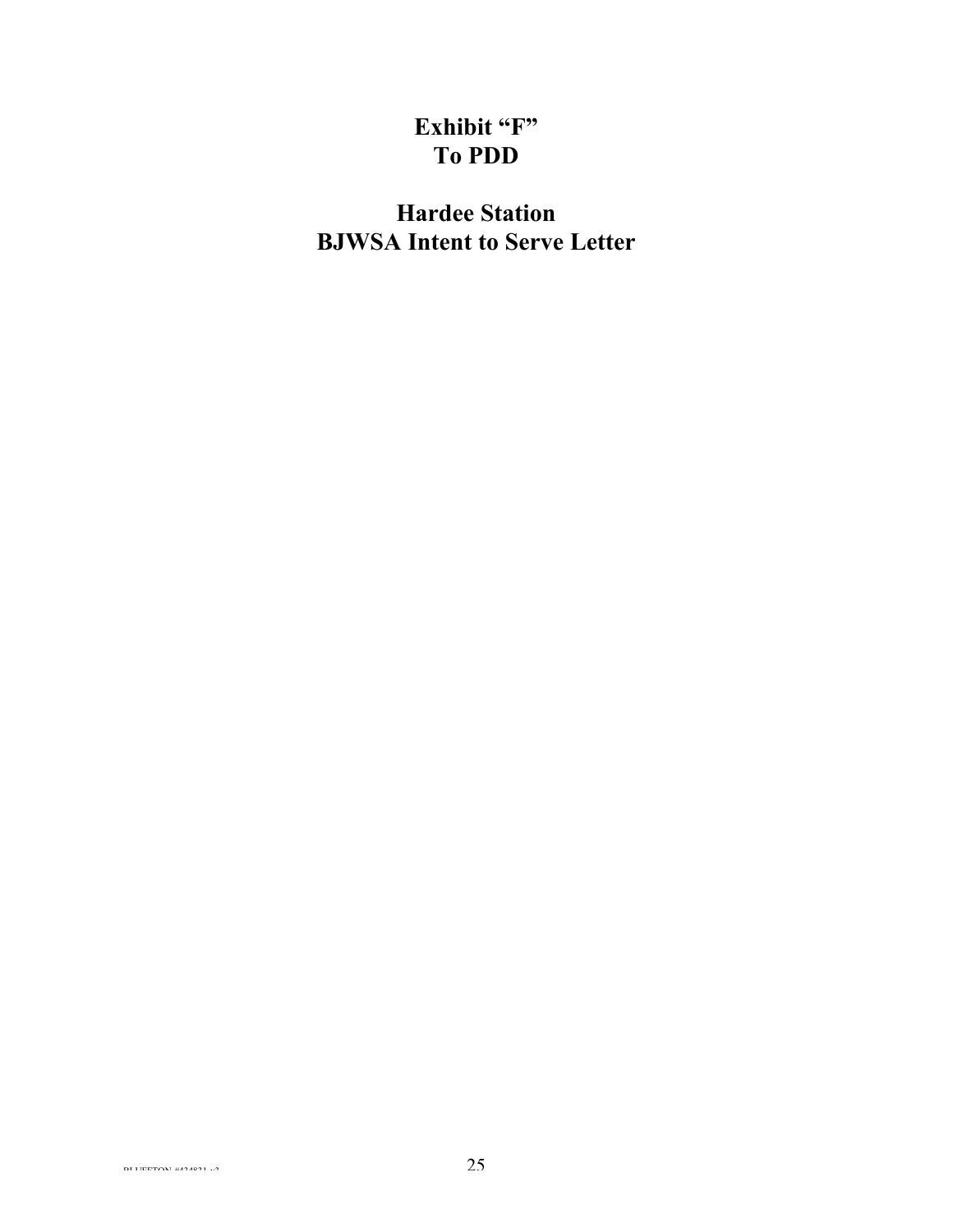### **Exhibit "G" To PDD**

# **Hardee Station SCE&G Intent to Serve Letter**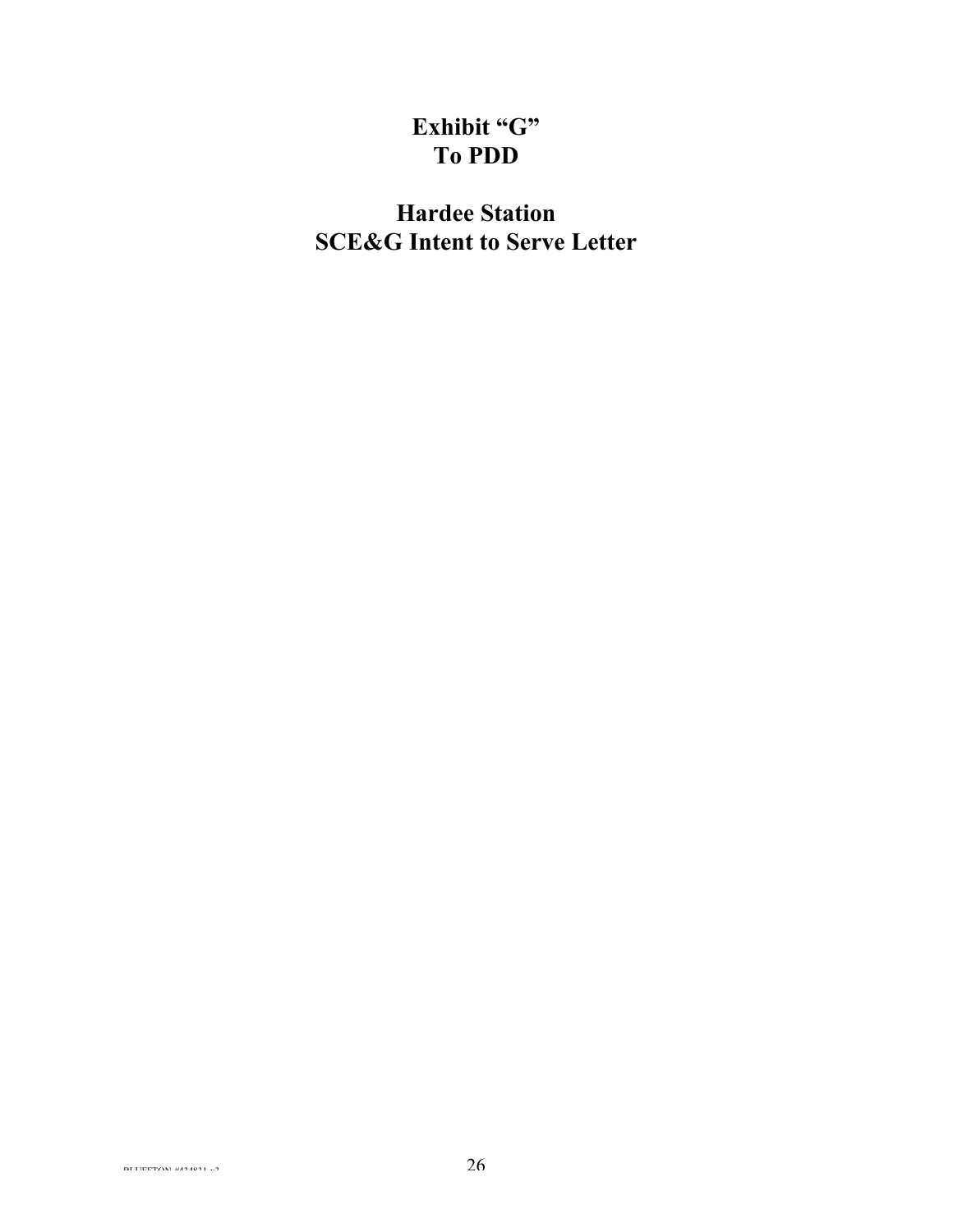### **Exhibit "H" To PDD**

**Hardee Station Hargray Intent to Serve Letter**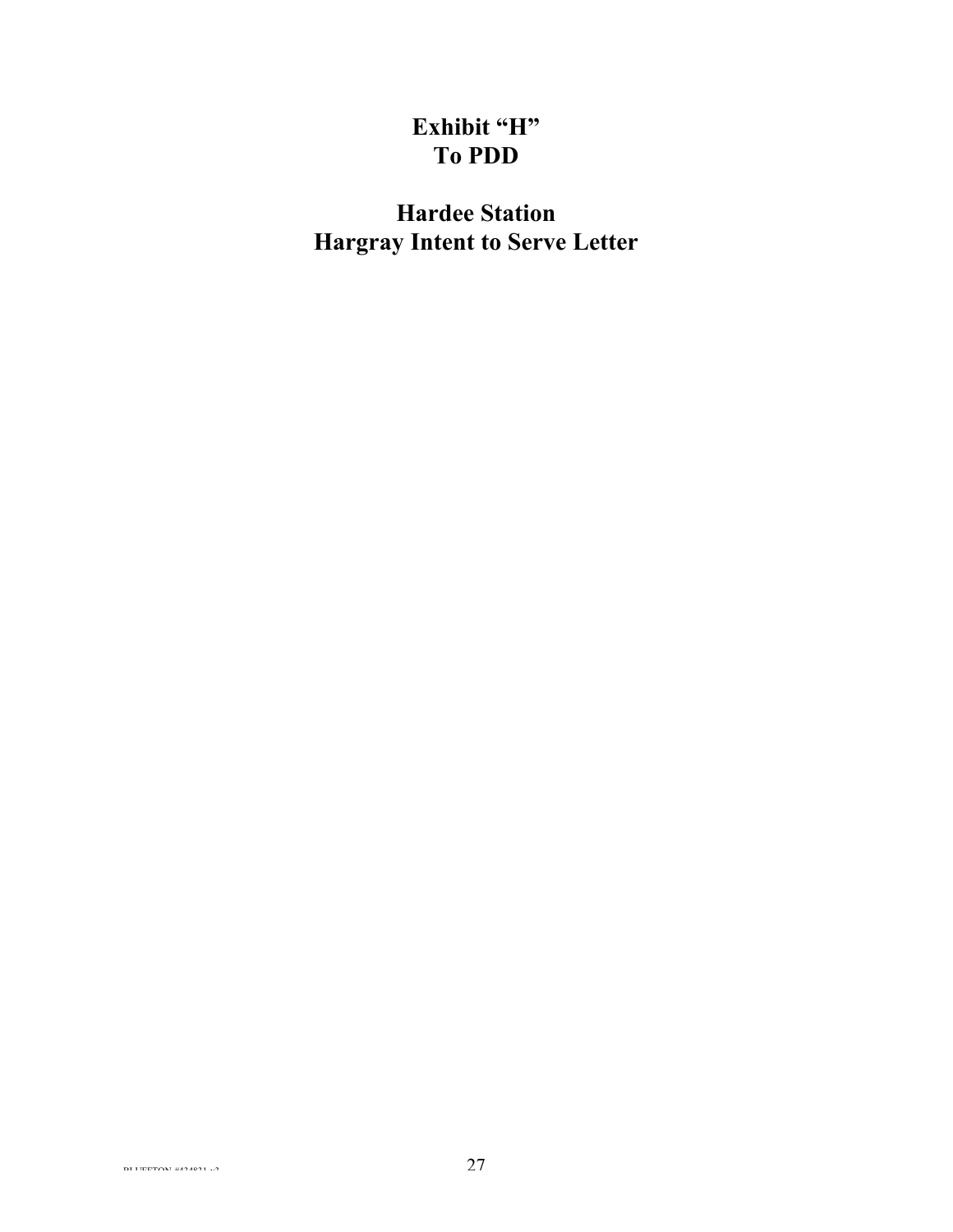### **Exhibit "I" To PDD**

### **City Of Hardeeville Municipal Zoning and Development Standards Ordinance**

The City of Hardeeville Municipal Zoning and Development Standards Ordinance dated March 20, 2003 as amended through September 6, 2006 is incorporated herein. Amendments to the MZDO adopted September 6, 2006 are attached.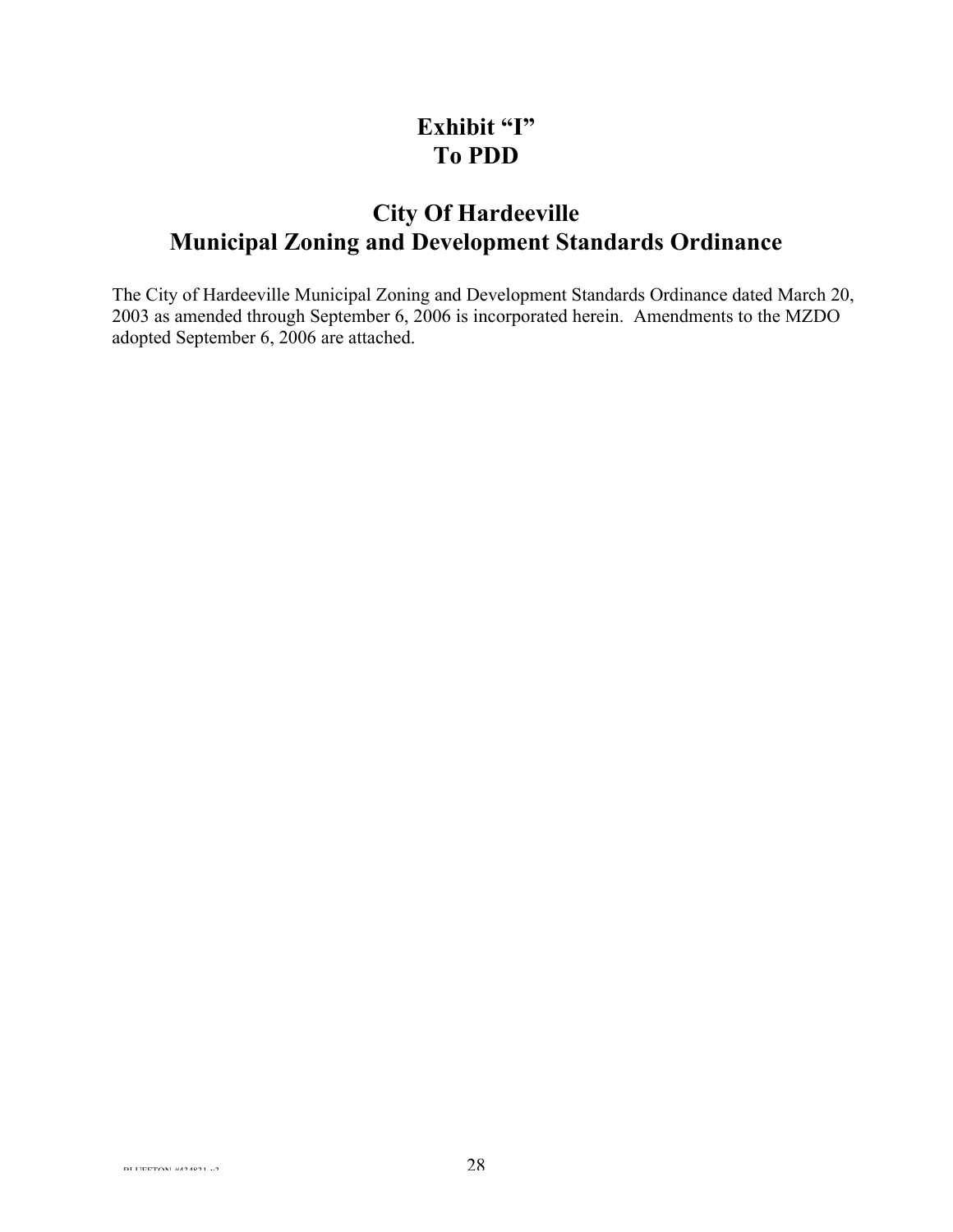# **Exhibit "I" To PDD**

**Hardee Station Topographic Survey**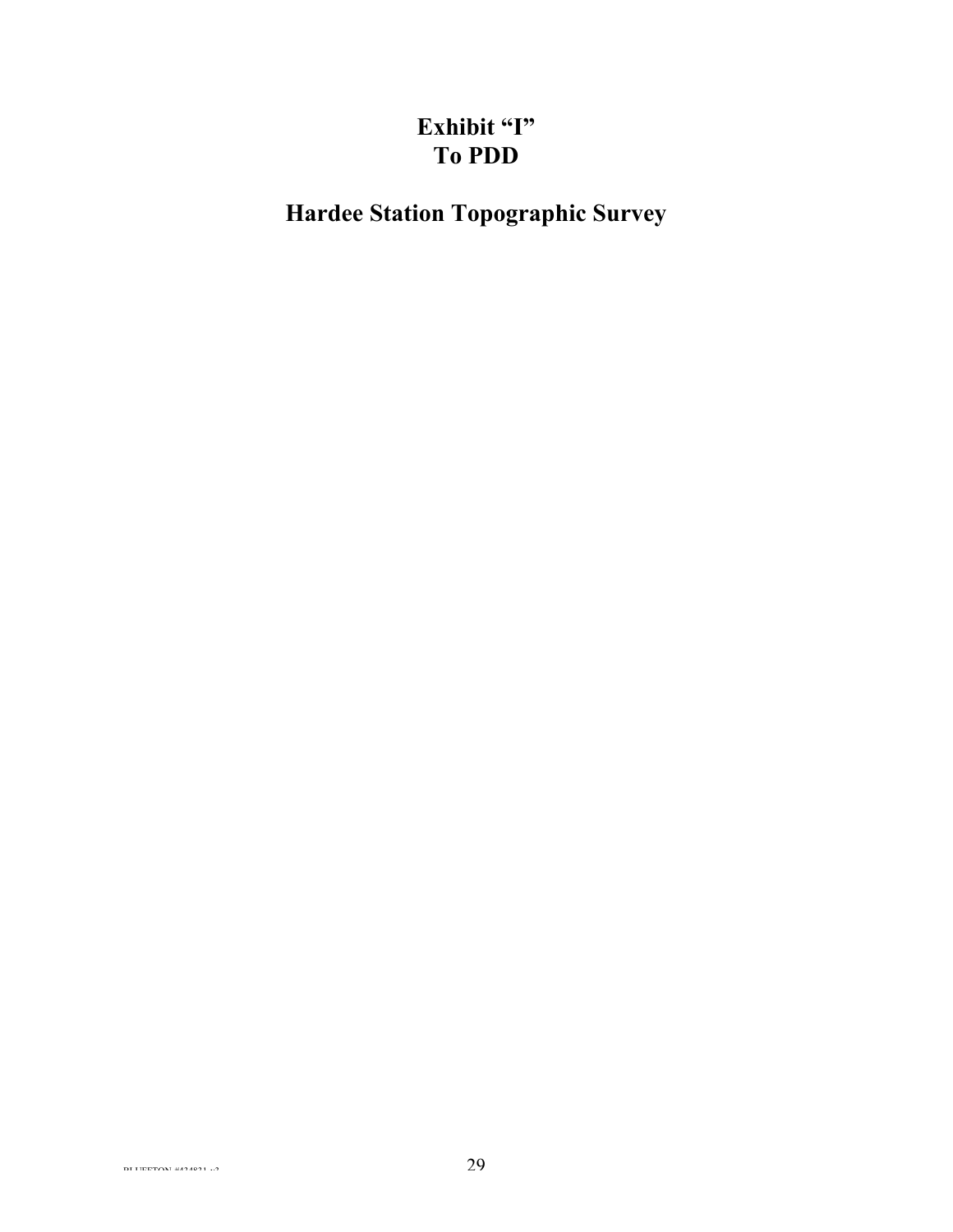### **Exhibit "K" To PDD**

# **Hardee Station Traffic Impact and Access Study prepared by SRS Engineering LLC**